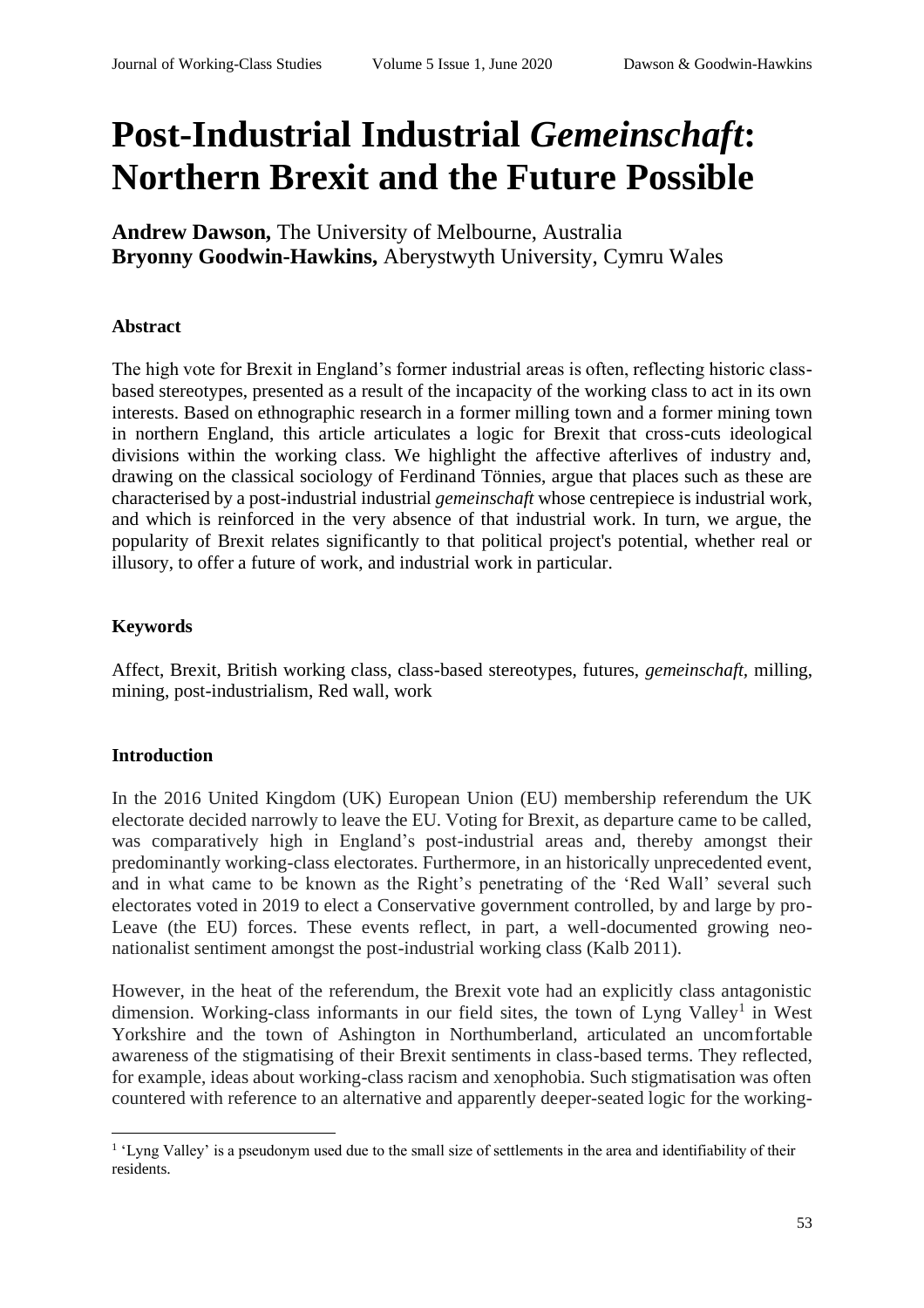class Brexit vote. Brexit was, significantly, about the issue of work, and the possibility of industrial work in particular.

Based on anthropological fieldwork in now post-milling Lyng Valley (where Goodwin-Hawkins has researched since 2011) and now post-mining Ashington (where Dawson has researched periodically since 1985), this article seeks to articulate this logic. Drawing significantly on affect theory and on the seminal work of Ferdinand Tönnies, whose concern with feelings and sentiments in many ways prefigures the affect theorists, we posit the idea of 'post-industrial industrial *gemeinschaft'.* In essence, we demonstrate how affective and other traces of industry outlive industry itself. In turn, Lyng Valley and Ashington, and other places of their ilk, incorporate groups of people based on mutual bonds and *feelings* of togetherness that were engendered by industry and industrial work and that are reinforced rather than dissipated by the contemporary absences of industry and industrial work.

Furthermore, and following Tönnies, we go on to argue that the mutual bonds and feelings that are the essence of *gemeinschaft* can only be sustained if their very sustenance is felt to be a specific goal of the group. Crucially, we argue, Brexit was a crucial moment in which those bonds between, and feelings amongst, the post-industrial working class were celebrated and experienced as actualised in a goal-orientated political project. Brexit was conceptualised, rightly or wrongly, as promising work and the possibility of an industrial future. To adopt the discourse of the affect theorists upon whose work this article partly rests, Brexit was seen to present a 'future possible' in which reality might be able to realign with people's 'affective urges' (Berlant 2007: 278-9) that were, of course, borne of the kinds of industry that Brexit seemed to promise a return to.

### **Industry and the making of men and women: sociality, culture and affect**

The story of the industrial revolution is now well rehearsed. Developments in mechanised fibre spinning and textile weaving initially drove Britain's industrialisation. The tip from early motive technologies powered by water to engines fuelled by coal intensified the extractive industries. In turn, growing production, especially in the hitherto marginal North of England, swelled surrounding settlements, with the rise of significant manufacturing conurbations often associated with a single dominant industry (such as Manchester and textiles, or Sheffield and steel).

These emerging industrial centres were filled with a new kind of labouring population – the working class. And, 'industrial revolution' came then to be conceptualised as a social, as much as productive process (Williams 1983). Capturing and directing this social process in interested ways became important. Notably, for example, the experience of industrial work was twined with an emerging national consciousness (Gellner 1964). Likewise, it was twinned with the interests of capital. As head of employer relations at Ford, the Reverend Samuel Marquis remarked, albeit many years later, 'the impression has somehow got around that Henry Ford is in the automobile business…cars…are a by-product of his real business, which is the *making of men*' (as cited in Grandin, 2009: 34). Also, of course, it was twinned with reactive forms of political consciousness (Thompson 1968) as, to use Marx's terminology, workers transitioned unevenly from a *klasse an sich* to a *klasse fur sich*.

The social impacts of industry were pervasive, myriad and importantly nuanced according to particular forms of production. Notably, a kind of industrial determinism engendered forms of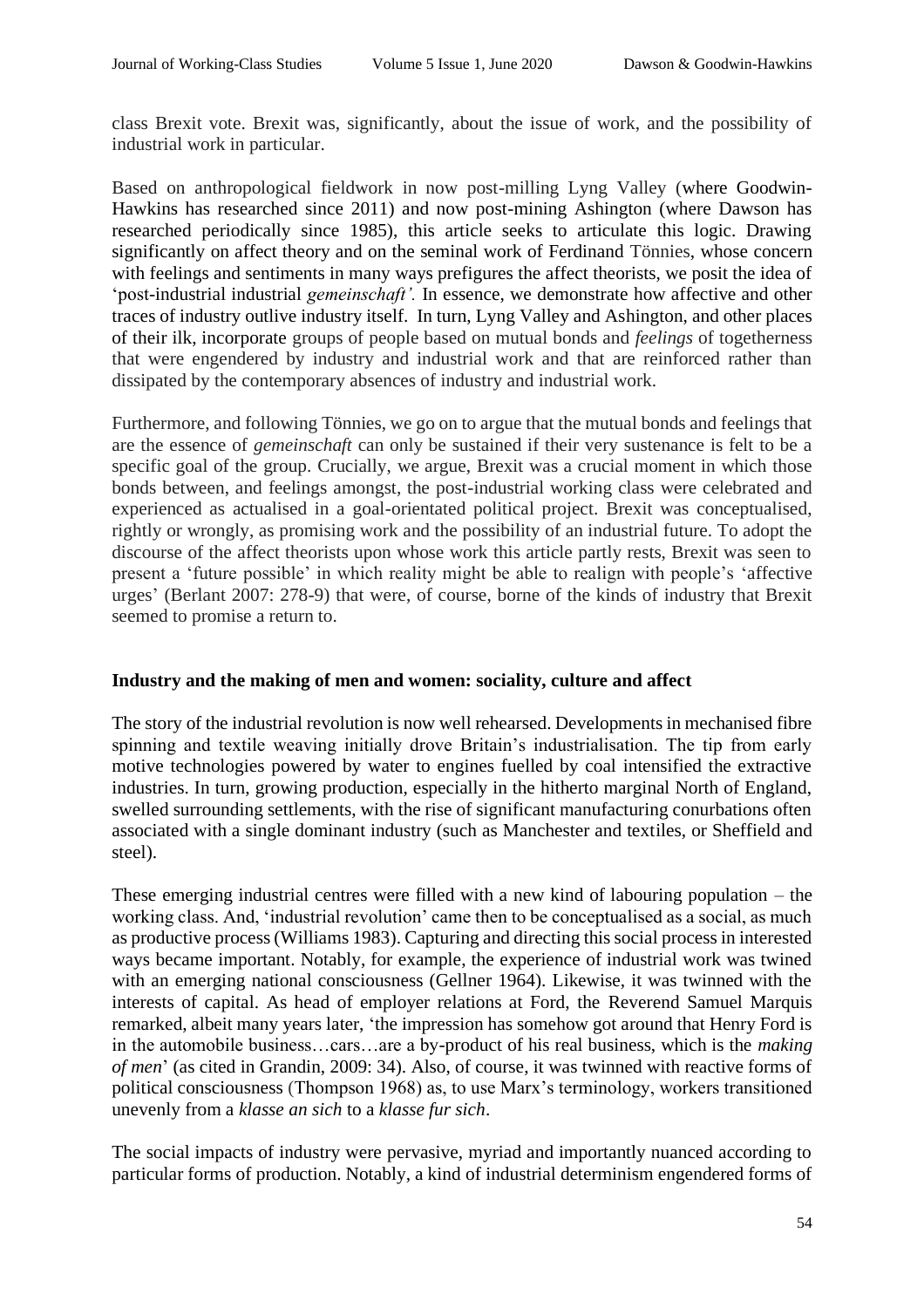local identity and personhood (Edwards 2012, Muehlebach 2017) by which, for example, the people of Stoke-on-Trent described themselves as 'people of the clay' (Hart 1987) and those in South Yorkshire felt that 'coal is our life' (Dennis, Henriques & Slaughter 1956).

The often very different ways in which production was organised – including specific forms of production process, occupational hierarchy, system of occupational mobility and, above all, division of labour – was pivotal in this respect. In Lyng Valley, the textile industry encompassed both weaving and the manufacture of ready-made clothing in 'sewing shops'. Occupational hierarchies within and between the weaving sheds and sewing shops were carefully reckoned: weavers were at the bottom, and 'sewers' the next step up, themselves graded between 'section workers', who sewed just part of a garment (like a pocket or a cuff), and the more skilled 'makers through', who could complete an entire garment. Work was thus individuated and remunerated on a piece rate basis. Typists, who were always women, were a step up again, while engineering and electrical provided more prestigious forms of male employment. Though a worker might regularly change employer, it was rare to change occupation, and certainly not to cross hierarchical boundaries; a weaver, for example, would not re-train as a secretary, nor a sewer decamp to the weaving sheds. Indeed, young people came to be pointed towards their future places in the industry through a secondary school streaming system which explicitly separated the 'lower class' (future weavers) from the 'middle' (future secretaries or engineers) from the 'upper' (future managers and professionals).

As in most mining areas, in Ashington, mining was largely a domain of male employment, with the work underground carried out by small masculine teams. Each team had a stable membership, representing all the specialist roles needed for extractive work at the coal face. Roles were usually assigned on a new recruit's first entry to employment, based on his education, connections, and sometimes even inheritance, and, as in the textile industry, mobility between occupations was rare. In workaday practice, each team was assigned to a particular part of the mine, the men working at close quarters together, and in potentially dangerous conditions that demanded cooperation. When work was scarce, teams competed for access to the mine in the 'caval' lottery, meaning that team members also experienced times of plenty and times of hardship together – conditions which extended to their families. Indeed, despite the male dominance in employment, mining shaped women's lives almost as closely as it did men's. When the British coal industry was nationalised in 1946, the collective bargaining power of the National Union of Mineworkers brought significant wage rises that effectively ended economic pluriactivity in Ashington; men moved out of additional employment into full-time mine work, and women left the waged economy for full-time domestic labour.

These different forms of production echoed through into forms of sociality and culture that were, apparently secondarily removed from the workplace. For example, as we have demonstrated elsewhere, the individualised and collective forms of production in milling and mining respectively resulted in broader cultures of individualism and solidarism that frame even attitudes towards care (Goodwin-Hawkins and Dawson 2018) and dying (Dawson 2018a; Dawson and Goodwin-Hawkins 2018). In the case of milling there was a greater emphasis on individual responsibility, and in mining the provision of mutual aid. Later in the article we go on to show how this contrast has manifested ideologically too.

Culturally, production affected, amongst other things, language. The dialect spoken in Ashington is often referred to as 'The Pitmatic'. This reflects the way in which terminology deriving from the mines provides a reservoir of descriptive terms for use in everyday life. For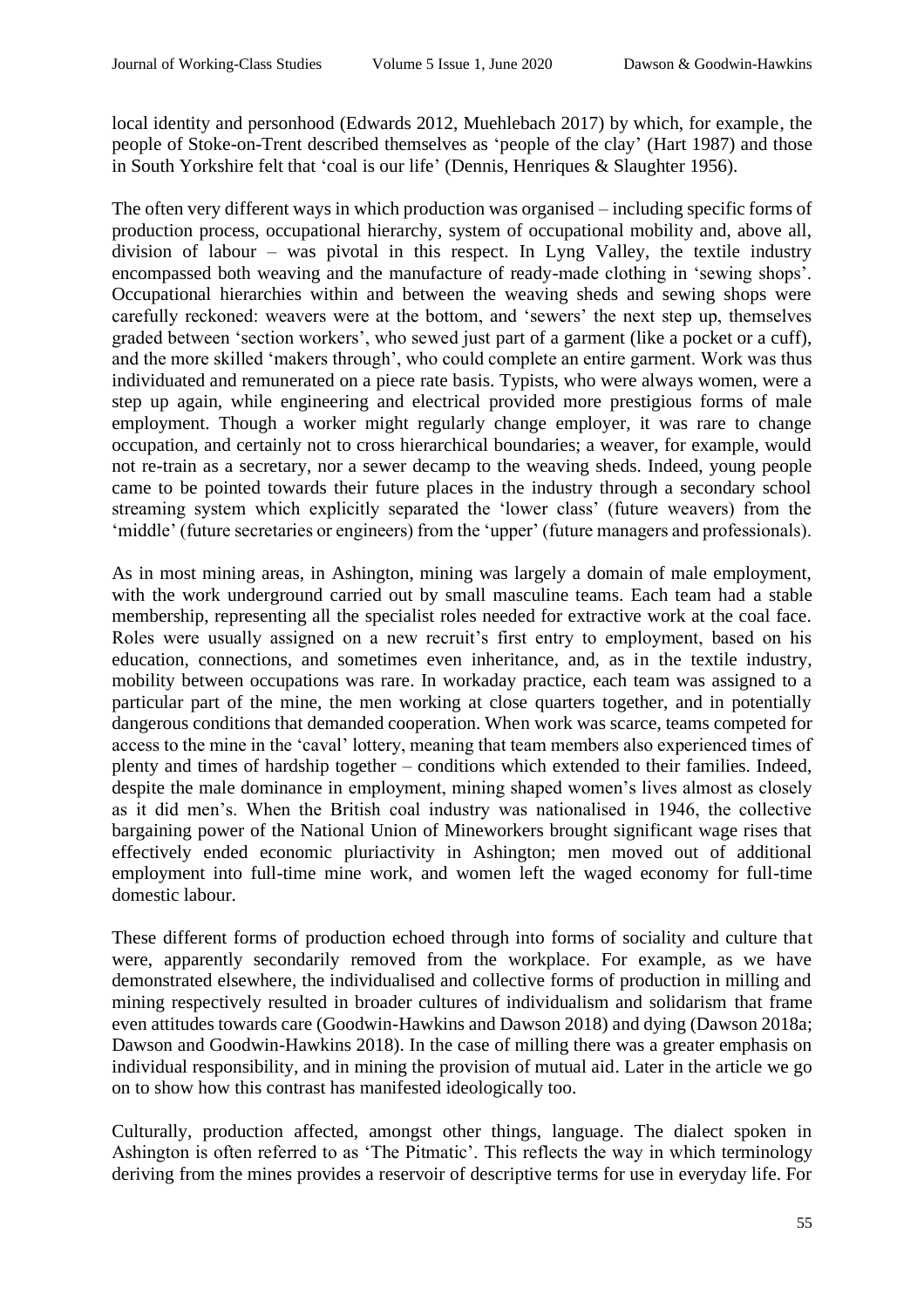example, to emotionally wound is often described as to 'hedgehog'. Reflecting the prickly animal of the same name, a hedgehog is the bundle of wires that forms when a steel winding cable frays, such that it can rip one's body (and heart) apart when travelling at speed. More remarkably, the deafening sound of the mills engendered the practice of 'mee-mawing', a form of exaggerated speech and facial movement that facilitated easier lip-reading. Indeed, informants in Lyng Valley claim to be able to spot former weavers by the way they talk. And, lip reading endures as a skill, with the effects of industrial noise leaving many former weavers with hearing difficulties that have worsened with age.

Aware of these kinds of slippages that take place between production and culture, Antonio Gramsci (1997: 302, our emphasis) remarked that industry could be described as 'a specific mode of living and of *thinking and feeling life*.' Famously, E.P Thomson took Gramsci's insight forward, exploring the relationship between industry and feelings of temporality (1967). He documented how, for example, the clocks and bells of the factory were instruments that marked an insidious shift in daily life from the rhythms of seasonal agriculture to the measured time discipline of industry. Such affects, as they tend to be called these days, can be more positive in nature too. As, for example, Andrea Muehlebach (2017: 98) observes, the massing of workers on factory shop floors and in densely crowded towns created the conditions for collectively held values and feelings of communality.

## **Industrial afterlives**

If the impacts of industrial production sedimented within sociality, culture and affect we are bound to ask to what extent was this sedimentation disrupted by post-industrialism?

Britain's de-industrialisation had earlier roots, especially in the textile industry, but was largely assured in the years between the 1973 oil crisis and the end of the Miners' Strike in 1985, against a political shift from Keynesianism to the neoliberal forms of state economic management notoriously associated with Margaret Thatcher's Conservative government. At that point rapid privatisation and blunt economics hastened industry from its Northern heartlands as cheaper offshore labour costs and the increasing mobility of capital enabled production to be relocated abroad. Consequently, labouring lives were transformed, with a lucky few in Lyng Valley and Ashington relocating to the service sector and, in the case of Ashington, to its small light industrial sector too. More faced unemployment. And, like many other places in the north, Lyng Valley and Ashington also began to empty as laid-off workers left in search of opportunities elsewhere.

All too often, and especially within our own discipline of anthropology, post-industrialisation is represented as entailing the 'loss' of community (Degnan 2012; Charles and Davies 2015; Pahl 2015). This is hardly surprising. The communities in question were, after all, produced in significant ways by industrialisation in the first place. And, more often than not, our informants themselves tell us that community has been lost (Dawson 2010). Camilla Lewis develops an interesting critique of this commonplace position (2016). Based on research in post-industrial Manchester (not far from Lyng Valley) she observes an oxymoronic quality within senses of community lost. On one hand working-class long-term residents complain incessantly about the loss of social ties in a formerly labouring neighbourhood now increasingly occupied by a new generation and new incomers. However, whilst taking residents' complaints seriously, yet not at face value, Lewis asserts that complaining to each other about the lack of community vis-à-vis the past constitutes, is in fact the work of making community in the present.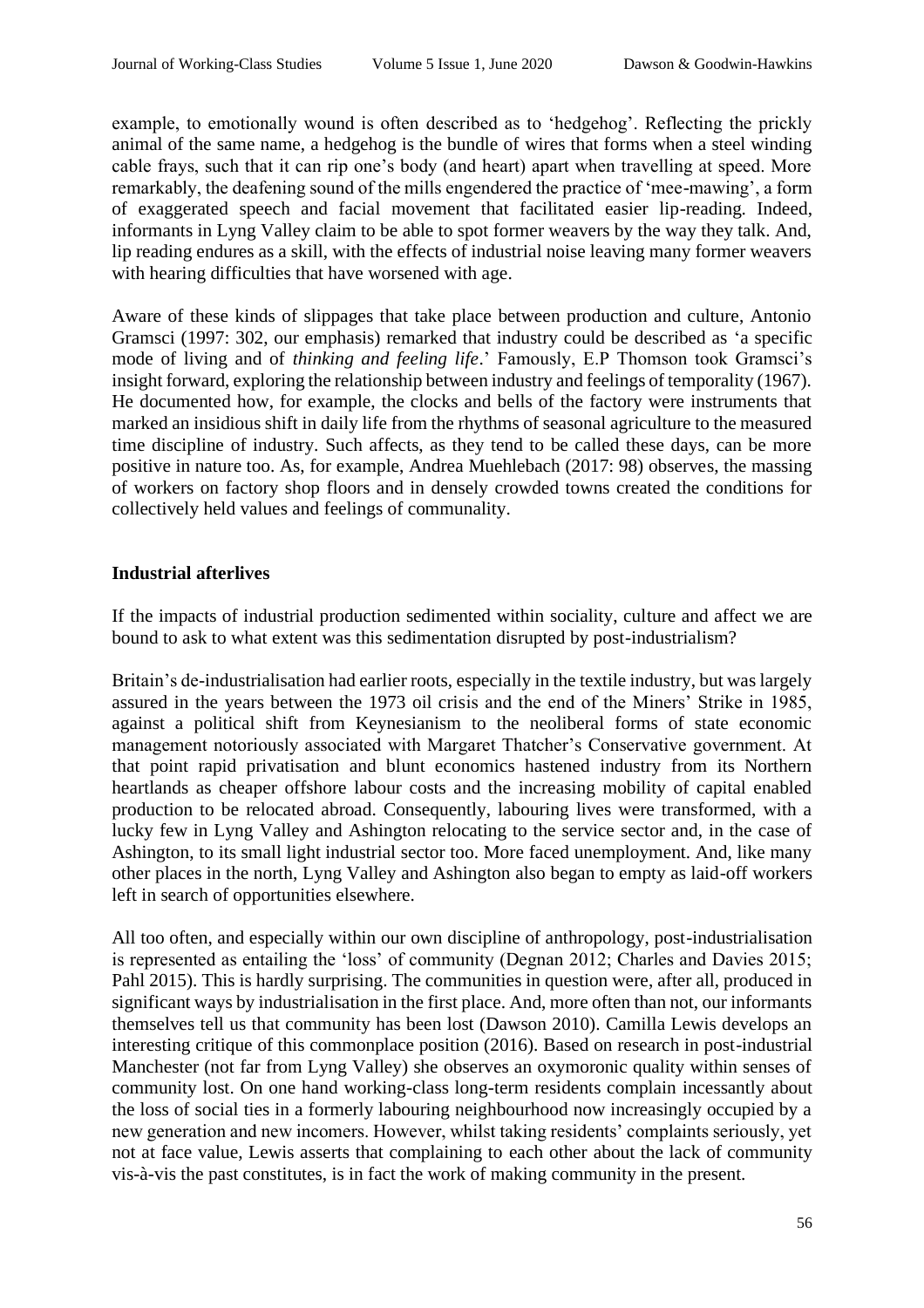The above anthropological orthodoxy and its critique both share, in fact a perspective, that loss of industry entails loss of community, albeit in Lewis' case to be replaced by another kind of community based upon senses of the very absence of a particular type of community itself. However, both fail to account for the especially affective presences of industry even in postindustrial times. These presences, or afterlives as they might more aptly be called continue to permeate everyday life from the most overt levels of society through to the intimacies of bodily experience. Notably, for example, while milling and mining only exist in the past tense, both Lyng Valley and Ashington continue to identify as single-industry towns: 'trouseropolis', and 'the biggest mining village in the world' respectively. And at another end of the scale, like in other former industrial contexts, lung diseases are commonplace and evident in the shortness of breath, wheezing and hacking coughs of so many, especially older local people. Doctors can diagnose diseases such as pneumoconiosis or chronic obstructive pulmonary disease (COPD). Yet, there is no way of knowing with certainty whether their cause was smoking, a practice that has been comparatively common amongst industrial working-class people, or the industrial smoke and particulate that formerly fogged places like Lyng Valley and Ashington. Even when people do not know whether it is the case, their experiences are felt and understood as outcomes of past industry's continued lingering presences. Furthermore, we observe the affective presences of industry in post-industrial times are at play in the framing of social lives. We demonstrate the point by ethnographic vignette.

## *Stan the Man*

When 82-year old chorister Stan Cowton stood for one last time to sing Vera Lynn's wartime classic 'We'll meet again' at the Ellington Miners' Welfare Darby and Joan Club on the outskirts of Ashington his labouring life was behind him, and his wife and most of his mining 'marras' already dead. The song, sung in the sparrow-like warble that was all that remained of Stan's still legendary ability to 'raise the rafters', was to mark Stan's farewell from the club. After a serious heart attack had left him with a long convalescence and chronic difficulties with breathlessness, mobility and continence, the social services staff who organised the club activities had decided that he could not come back. The club, they insisted, was for the 'active elderly' only, and Stan's care requirements were now beyond their responsibility – and remuneration.

What the social services staff had not reckoned on was how the other club-goers would react to news of Stan's exclusion. His convalescence had already left a conspicuous space at the dominoes table – a space soon spun into talk in reminiscences of Stan's physical feats of labour at Ellington Colliery where he worked as a 'stone man', an especially tough and revered occupation that involved cutting through rock to get to the coal that ordinary hewers would then mine. These labouring legends of 'Stan the Man' were linked to reports of how he was getting on at home; the widows of some of his old marras regularly visited him with bottles of sugary Lucozade 'to build up his strength', and returned to the club with stories of how he was still tending his famously prize-winning leeks. After Stan had returned to the club to a hero's welcome – and requests for a song – his fellow club-goers were not about to let him go again. They were dedicated to helping him 'get out and about' despite his infirmities, and such was their opposition to the organisers' decree that they organised an on-stage performance – to simultaneously delight Stan and snub the organisers – in which a troupe of older women danced the can-can, every kick of their legs revealing the strategically and showily placed incontinence pads that bulged beneath their skirts. It was as if they were saying to the organisers, 'screw you…physiological ageing does not make us lesser persons.' When the discomforted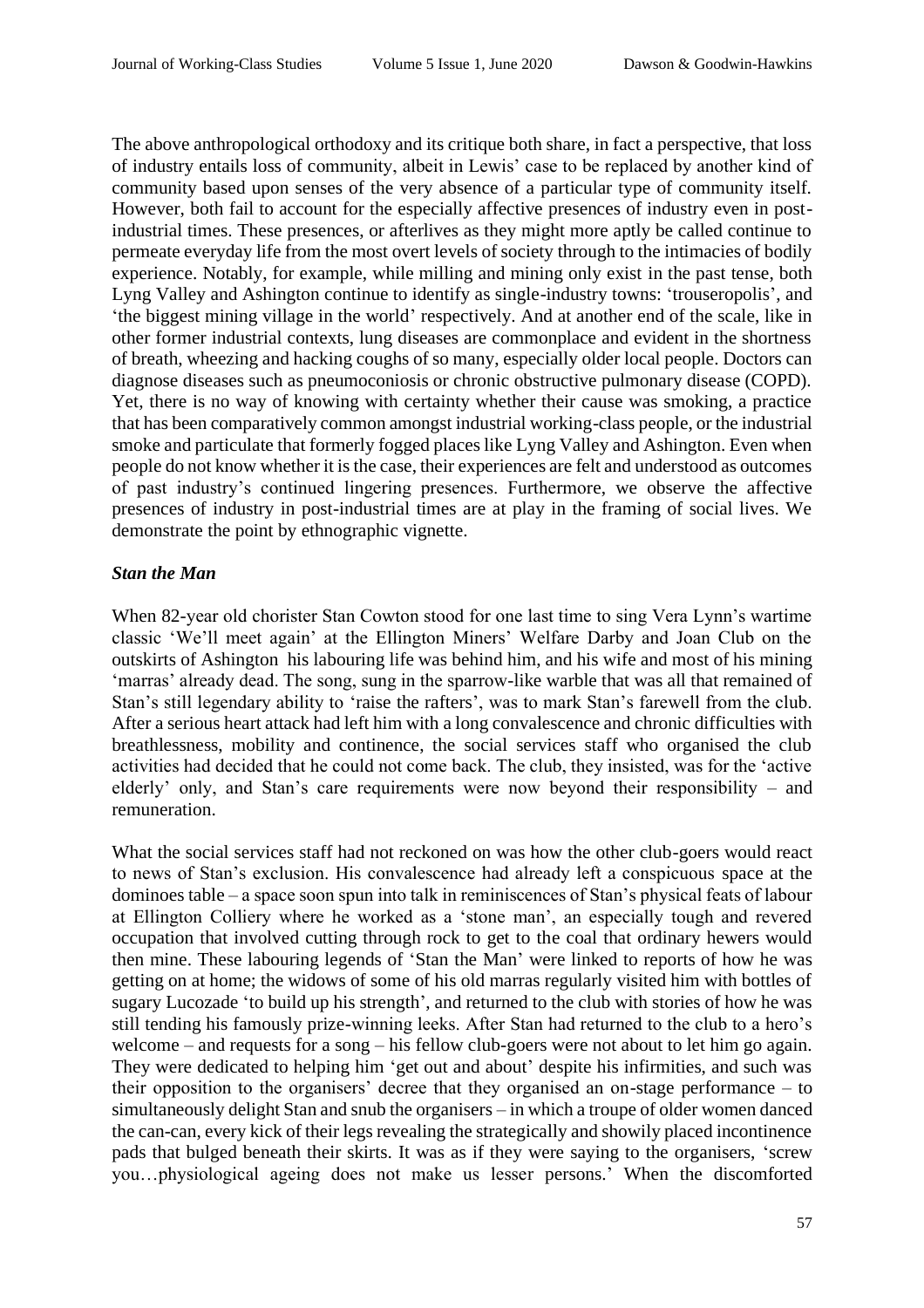organisers again complained that they could not manage Stan's care, club-goer Irene summed up the sentiment in the room with her incredulous reply: 'What are you talking about? It's us who do all the caring.'

We linger on Stan's story here to illustrate the afterlives of labour after labour – animate legacies that exceed the memorial and the material. While Stan was lionised for labouring deeds done decades before his quiet retirement to the dominoes table, the mining past became more-than-memorial in expressions of solidarity when he faced exclusion from the club for a body that no longer 'worked'. The loyal bonds Stan had shared underground with his marras reappeared in the care and can-cans orchestrated by their wives, and in the shared insistence that Stan actively belonged in the colliery community – even in his inability to labour, even in the absence of the colliery itself.

Since such forms became culturally embedded and socially reproduced, they did not necessarily wither alongside industry; the closure of the collieries did not end miners' solidarism any more than weavers' embodied habit of speaking exaggeratedly, 'like *this*,' was switched off with the last of the power looms. These ways of being and knowing have lingered in the lives that went on after the mills and mines had closed.

## **The post-industrial industrial** *gemeinschaft*

The matter of the continued affective presences of industry in post-industrial times has become a focus of an especially influential genre of scholarship, the affective turn. And, by and large, it portrays a dystopic future of growing senses of hopelessness in places like Lyng Valley and Ashington.

'I want to tell a story,' writes the cultural theorist Lauren Berlant (2007: 278-9):

about post-Fordist affect as a scene of constant bargaining with normalcy in the face of conditions that can barely support even the memory of the fantasy [of industrial life] … [in which] all sorts of normative emotions stand in for affective urges for a better social world that leak beyond what the conventional forms deliver and stand in for.

Berlant's theorisation of 'post-Fordist affect' has been particularly influential in describing a post-industrial present in which the seeming certainties of 'thinking and feeling life' might be seen to have dissipated, along with the stable working-class employment they once affixed to. For Andrea Muehlebach and Nitzan Shoshan (2012: 337), for example, 'precariousness has undone the experiential grounds … [and] certainties' of an era not only predicated on industrial employment but on the promised futurity that came with it. In Shoshan's (2012) own ethnographic account of an East Berlin neighbourhood, the presence of (in this case, statesupported) work has given way to long, listless days in a bottle-strewn public square, where young unemployed men show off new trainers and trade third Reich memorabilia. For Shoshan, a 'future perfect' (2012: 44) predicated on industrial employment has transformed into a 'past conditional', in which present-day lack of opportunity is expressed as a longing for what 'would have been'.

For sure, we see resonances with the image that Shosan paints. In Lyng Valley, the boardedup townscape of industry's initial departure has been largely replaced by the neatened results of a municipal slum-clearance programme and the more recent arrival of boutiques and coffee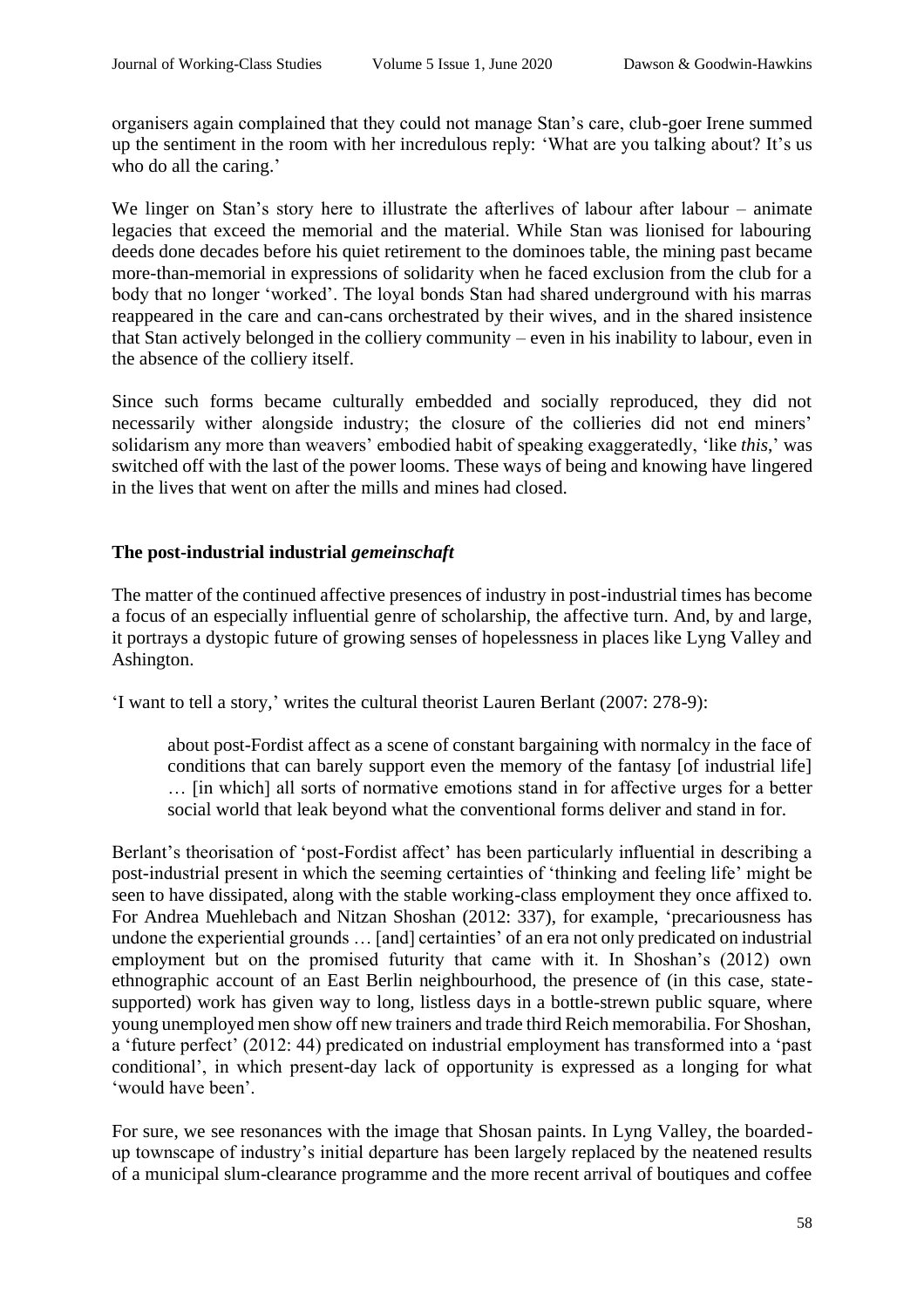shops. Ashington too has been affected by similar aesthetic transformations, though less of the type intended to boost a tourist economy. There are nevertheless in both places ubiquitous marks of the precarious lives that are falling through cracks in the towns' regenerated façades: young men and women standing idle and bored on street corners; the seats in the Lyng Valley park where young people used to gather during the day to swig cans of beer, but which have now been replaced by a less hospitable rose bed; parklands littered with hyperdermic needles for that most time-disappearing of narcotics, heroin – a commonplace local nickname for Ashington nowadays is 'Ashganistan'; the euphemistic hints at overdose and suicide in local newspaper reports of lives ended all too young – 'tragic family,' 'remembering our Karen,' 'young dad'; and so on.

This apparent condition of hopelessness is a central topic of conversation, especially amongst Lyng Valley and Ashington's predominantly (because of outmigration) older residents. Unsurprisingly, in these contexts which came into existence because of industrial labour their focus is almost always the matter of work. Views are often ideologically polarised. We offer examples, one each from Lyng Valley and Ashington.

Some views reflect a neoliberal emphases on the normalcy of de-industrialization, economic restructuring that has led to greater labour flexibility and precarity, retreat of the state from welfare provision and, in turn, a greater emphasis on self-reliance. The attitudes of former Lyng Valley textile worker Lottie McGinty are typical. She is certainly not naïve to the absence of the 'real and imagined securities' (Muehlebach & Shoshan 2012: 337) of the industrial order: she lived, after all, in intimate proximity to the dismantling of Lyng Valley's textile industry. She watched mills close and friends and family be laid off, some of them leaving the area as the supposed solidities of 'so much work' vanished; she and her husband Clogger themselves circulated through multiple employers as mill work dried up, while Lottie's brother became one of the well-known bricoleurs in the grey economy that grew up amid the decline. Yet, her views appear to be unusually harsh. Responding to reports of rising homelessness in Northern cities, Lottie mustered little sympathy:

Well, I just don't understand it, all this lot sat out there on the streets like that. Shocking! You never saw the like of it when I was younger, I tell you. Tents and all, they've got out there … Our Nella went to [larger regional town] shopping the other day, and there was one of them sat begging outside the bank. He'd got a dog, and he was asking folk for money for food for the dog. What does he want having a dog if he's not able to feed it? … Our Lee's partner, Tracey, now, she's got some strong opinions about this. She'll tell you. She says there's work enough out there for the taking. She's working on doing the training for the forklifts and the diggers, and that, see. Work enough for the taking. But this lot don't seem to want to do the work for themselves … they want someone else to come along and fix it all up for them … As I say, when we got a house, we'd to work for it … No, I've no sympathy for them.

Other views reflect an historic 'labourism' commonplace in places such as these. It emphasises the continued possibility of industry, enabled principally by nationalisation and Keynesian economic management such that people ought to be guaranteed work. Furthermore, it emphasises the necessity of adequate welfare, at least for those who are unable to work. In short, and in contrast to ideas of self-reliance, the emphasis is, at least where necessary, on state-reliance. The attitudes of George Brown, a 76-year old retired miner from Ashington, are typical: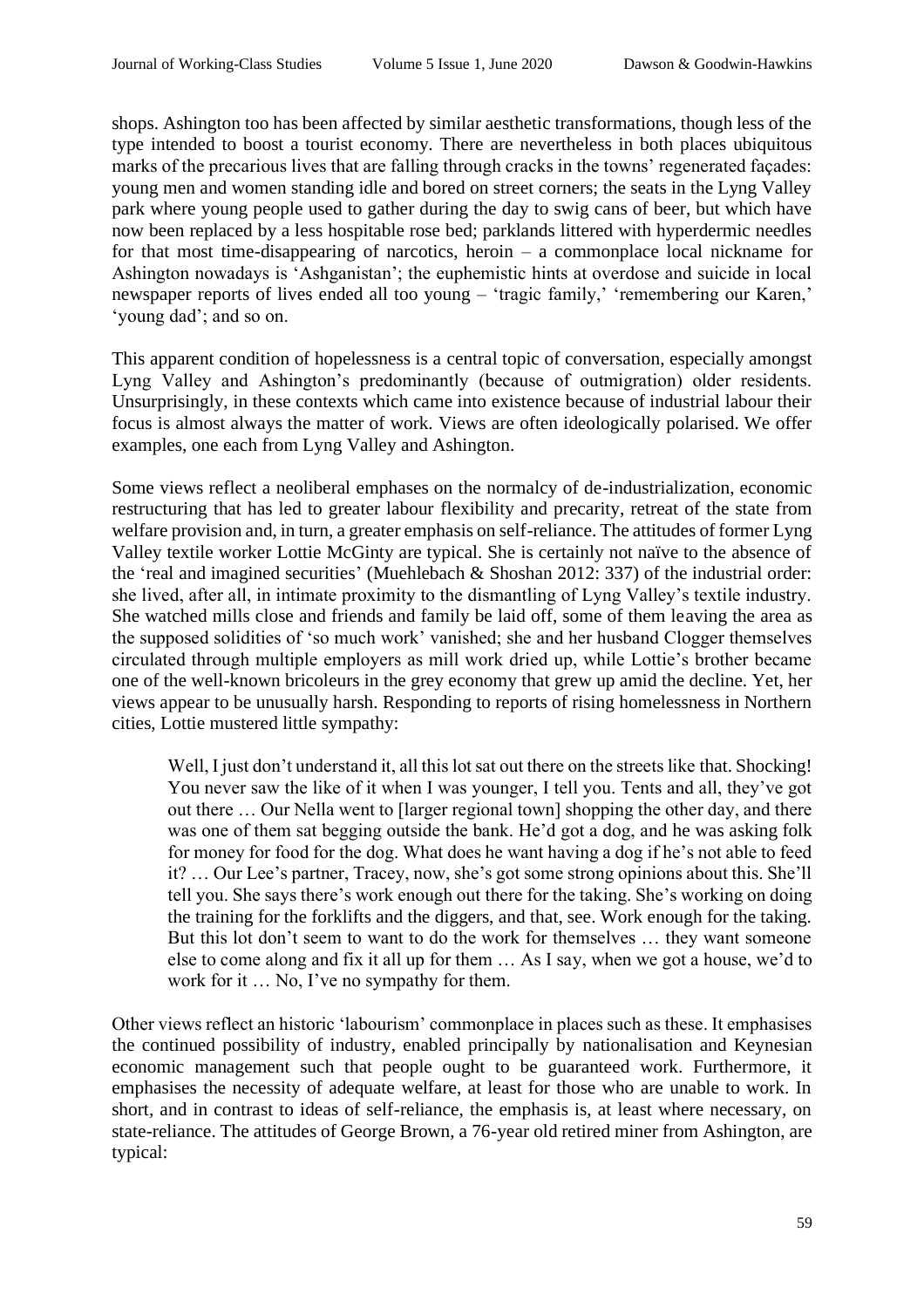When I walk past the food bank it makes my heart sink. I think 'there but for the grace of God'. I was lucky enough to see myself through to retirement before the pits closed. But these young'ns, they're reduced to charity and have had all their dignity taken away. It makes them a different kind of person. I don't recognise them. They're like foreigners in my own town. That's what no work and poverty does. It's not right. They grew-up expecting to work in the pits, and that was taken away from them. That's when the government needs to step in, to help them, to look after them, to give them work, to give them a sense of purpose. But it doesn't anymore. These poor young'ns are made to be nothing but beggars nowadays. It makes my heart sink.

Our choice of examples reflecting self-reliance in Lyng Valley and state-reliance in Ashington is not coincidental. As we have argued elsewhere these are, in some respects, locally typical post-industrial afterlives of social ideologies forged in the individualised *versus* collective forms of production characteristic of milling and mining respectively (Dawson & Goodwin-Hawkins 2018). Furthermore, they may be reflected in voting habits. Since 2010 Calder Valley (the General Electoral constituency in which Lyng Valley is a part) has consistently returned Members of Parliament from the Conservative Party, the British political party most closely associated with the idea of self-reliance. In the same period Wansbeck (the General Electoral constituency in which Ashington is a part) has consistently returned Members of Parliament from the Labour Party, the British political party most associated with ideas of state-reliance, welfarism and the like.

Thus far, we have demonstrated how industry maintains affective presences in these postindustrial times. However, we have been careful to temper that by recognising that different forms of production generate often very different social, cultural and, indeed, political forms. These include ideological polarisation concerning work, as described above. However, fixating on such ideological polarisation would miss what these accounts share, a persistent and overriding concern with work. Whether unemployment is seen as an outcome of individual or structural failing, its consequences are seen as the same. It corrodes selfhood, rendering the unemployed as indolent, beggars, reduced in dignity, unrecognisable, a different kind of person - 'foreigners'.

In one of Sociology's seminal works, Ferdinand Tönnies distinguished between two types of social groupings (2002 [1912]). G*esellschaft*, which is commonly translated as 'society', refers to groups that are sustained by the instrumental pursuit of aims and goals. Contrastingly, *gemeinschaft*, which is commonly translated as 'community', refers to groupings based on mutual bonds and *feelings* of togetherness. The affective presences of industry manifested in post-industrial times produces, we would argue, *gemeinschaft*, or to be more specific postindustrial industrial *gemeinschaft*. And, this is, we would contend further, reinforced by the very absence of industry. As evidenced by an overriding and 'shared' concern with work, it might also be characterised as a post-industrial labour labouring *gemeinschaft* that, likewise, strengthens in the very absence of labour.

# **Brexit – a future possible**

For Tönnies the mutual bonds that are the essence of *gemeinschaft* can only be sustained if their very sustenance is felt to be a specific goal of the group. Moments of such goal-orientation are just that, momentary. Crucially, we go on to argue here that Brexit was one such crucial moment, when senses of a post-industrial industrial *gemeinschaft* came to the fore, and when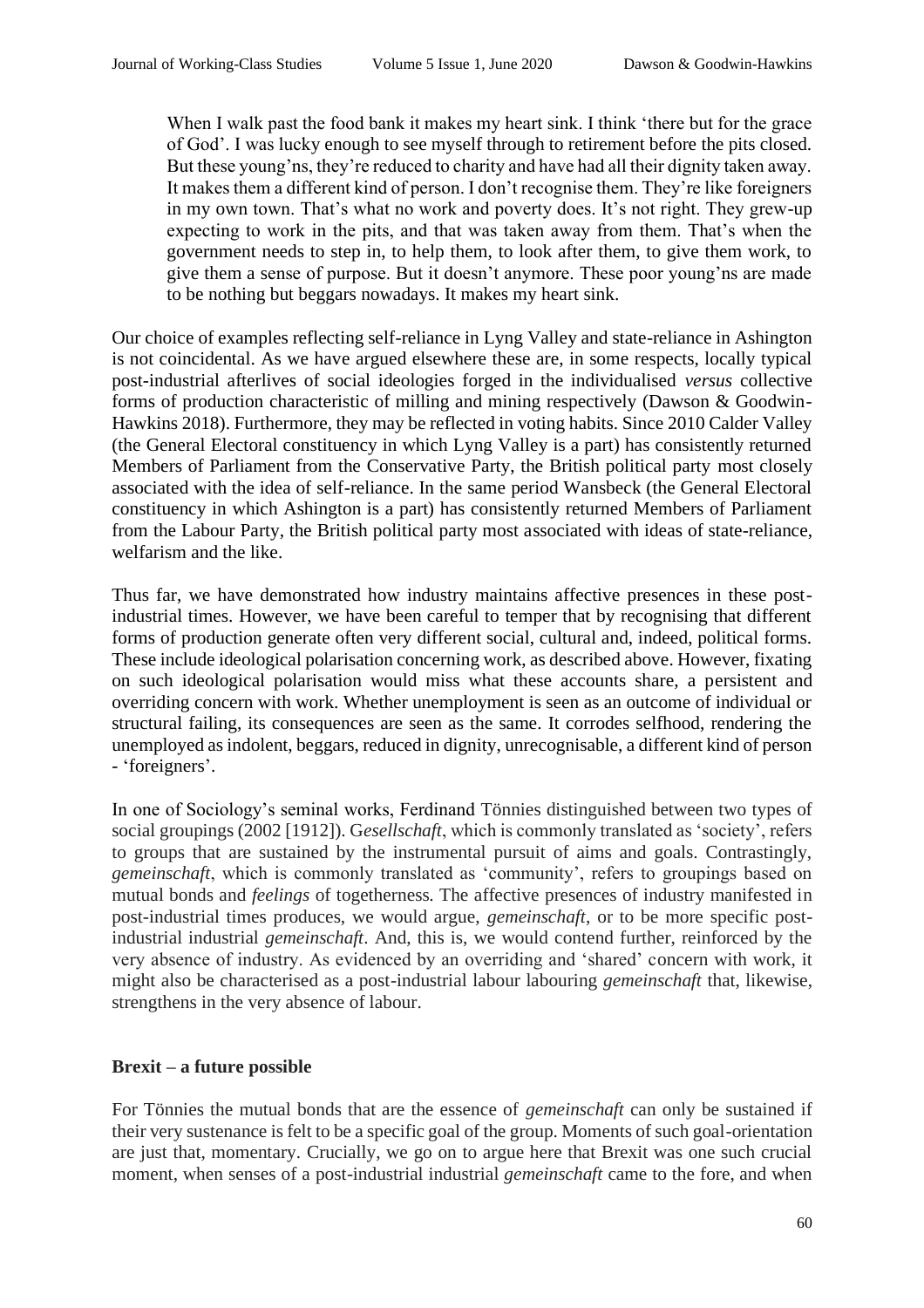Brexit itself appeared to be a political project that offered the possibility of *gemeinschaft* in general, a hope for the survival of embattled post-industrial communities. Adopting the language of the affect theorists, Brexit promised transformation from the experiences of the past conditional to, if not quite a future perfect (Shoshan 2012: 44) then at least a 'future possible'.

'Brexit', as we all surely now know, refers to the moment when the UK's population voted in a referendum in 2016 to exit the European Union (EU). Brexit constitutes arguably the most significant political transformation in post-World War II Britain. Importantly, the postindustrial working class was a key agent in the Brexit vote, and its vote represented a crystallisation of that class' developing attachment to neo-nationalism in general through the 2000s (Kalb 2011). Ashington and Lyng Valley are illustrative.

In England neo-nationalism's most marked early manifestation was certainly the rise of The United Kingdom Independence Party (Ukip), a political party whose core policy was withdrawal of the UK from the EU. Ukip's support rose dramatically from 390 thousand votes (1.2% of the electorate that voted) at the first General Election it contested in 2001 through to 3.8 million (12.6%) in 2015. In 2015 the Ukip vote in Calder Valley was 11.1% and, in considerable excess of the average national Ukip vote it was fully 18.2% in Wansbeck. The difference between Calder Valley and Wansbeck may, at least in part, be put down to the fact that the Conservative Party, which has been the leading political party in Calder Valley throughout the 2000s, was more receptive to Ukip's core agenda. Notably, the Conservatives campaigned in the 2015 General Election on the promise of a referendum on EU membership. In the event the Conservative Party won the 2015 General Election and delivered the referendum in 2016. The national result in the referendum was 'Leave' 51.9% and 'Remain' 48.1%. Echoing a pattern in other parts of post-industrial Britain, in Northumberland (the European electoral region encompassing Ashington) the Brexit vote was 54.1% and in Calderdale (the European electoral region encompassing Lyng Valley) it was 55.7%.

Perceived largely as a one issue party whose purpose had been fulfilled by Brexit, the vote for Ukip collapsed in the 2017 General Election to a mere 3.5% of the voting electorate nationally. Responding to a general trend and, opportunistically to Ukip's electoral vulnerability, the UK's mainstream political parties accommodated increasingly, to a greater degree in the case of the Conservative Party (Dawson 2017) and lesser degree in the case of the Labour Party (Leddy-Own 2014), to neo-nationalist sentiment. However, in general the rise of neo-nationalism and the Brexit vote in particular left both parties fractured for a time, between remainers, leavers, 'deal' and 'no deal' leavers, and a multiplicity of deal leavers who, nonetheless, differed on the specific conditions under which the UK should leave the EU. The fracture was marked in the Conservative Party, with the majority of party members rallying, sometimes very reluctantly, around a new 'Hard Brexit'<sup>2</sup> leadership that came to power in 2019 shortly before the exit agreement from the EU was concluded, but a significant minority supporting either 'Soft Brexit<sup>3</sup> or Remain also. The fracture was even more marked in the Labour Party, with the majority of party members supporting Remain, but, and crucially for our purposes, a significant minority of Members of Parliament from largely northern post-industrial contexts responding to local preferences and standing askance from the mainstream by supporting Brexit in whatever form. Not coincidentally for example, the Member of Parliament for Wansbeck, where Ashington is located is, arguably the leading light in this movement.

<sup>&</sup>lt;sup>2</sup> A form of Brexit in which Britain remains closely aligned with the EU.

<sup>&</sup>lt;sup>3</sup> A form of Brexit that rejects close alignment with the EU.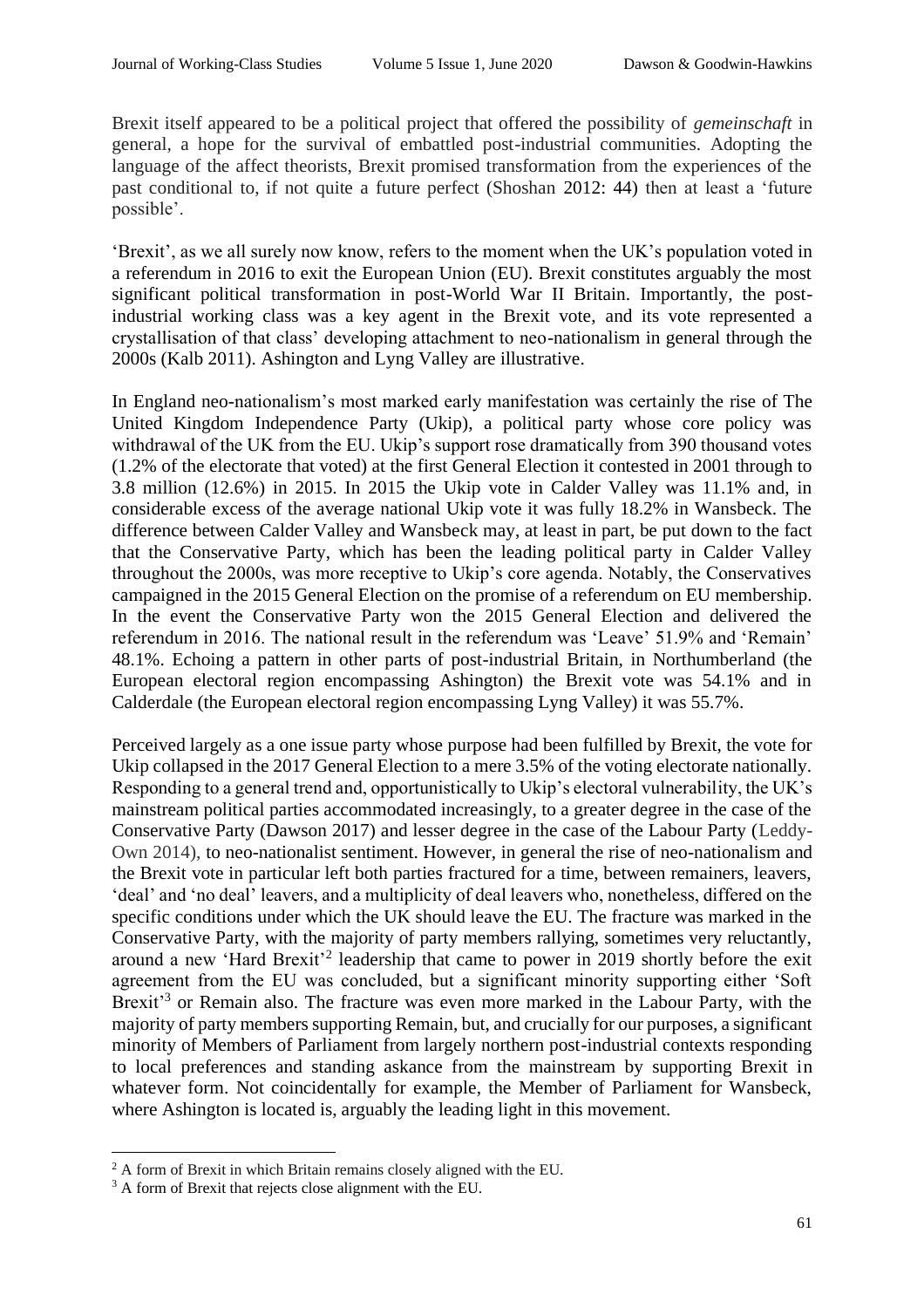Political Scientist Michael Kenny observes perceptively that the sentiments underlying Brexit, 'emerged in far more varied forms than is typically imagined' (2016: 1). We argue that in postindustrial contexts such as Ashington and Lyng Valley the most significant sentiment underlying Brexit is the aforementioned concern with work. Beyond these contexts themselves this tends to be recognised only obliquely, especially in a commonplace narrative that sees Brexit as a response to globalisation (e.g. Diamond 2018). However, before developing our thesis on the relationship between Brexit and work, it is important to assess critically how people in post-industrial communities, especially their majority working-classes, are typically imagined to typically imagine the logics of Brexit. For it is against that background that the views of people on Brexit in places like Ashington and Lyng Valley are constructed.

As a key agent of Brexit, the post-industrial working class came to be a focus of significant scapegoating for the unexpected Brexit result in the years that followed it. The process is illustrated graphically by the banner (which came to be infamous) carried by an obviously middle-class protester at a 'Remain – keep Britain in Europe' rally. It read, '*HELP! We're trapped on an island that's been taken by MAD PEOPLE*!' Though largely inchoate in statements such as these, scapegoating of the post-industrial working class in relation to Brexit resonates with historic and stigmatising tropes deployed by the middle classes (McKenzie 2013). We consider three such tropes to be of particular salience in relation to Brexit.

Firstly, the post-industrial working-class, and its 'Brexiters' (Brexit supporters) in particular, is commonly stereotyped as racist and xenophobic. The early Twenty-First Century brought significant changes to the immigration profile of many of the UK's post-industrial contexts. Of greatest impact were the National Dispersal Program that re-settled forced migrants in mostly post-industrial areas (Dawson 2002), and the large influx of immigrants wrought by EU expansion in 2004. For example, between 2004-8 roughly 1.5 million people arrived from the new member states (UK Border Agency 2008). At first blush these circumstances may appear to be solid grounds for the emergence of racism. Indeed, the anthropological record documents significant instances of racist hostility (e.g. Evans 2006; Grill 2012). However, its greater part documents practices of immigrant accommodation (e.g. Rhodes 2012; Watt 2006). Notably, studies document how working class people in many post-industrial contexts incorporate immigrants within their communities (Edwards 2000; Fortier 2007; Watt 2006; Rhodes 2012; Tyler 2015), and, as a result how new working class cosmopolitanisms have emerged (Werbner 2006; Wise & Velayutham 2009).

Secondly, the post-industrial working class, and its Brexiters in particular, is commonly stereotyped as being characterised by a resurgent Englishness in the sense of growing sentiment for English culture and tradition (e.g. Eichhorn 2018). There are grounds for this, especially in the much observed 'English indigeneity' (Evans 2012) that emerged in response to immigration and labourist multiculturalism (see below). The idea of English indigeneity has been deployed tactically by far-right groups such as the English Defence League (EDL) who ingeniously turn post-colonial politics on its head (Kuper 2003) and re-represent immigration and multiculturalism as forms of ethnic cleansing that presage genocide of the 'native' English. Ukip was, however, more successful in terms of garnering support for an anti-immigration agenda by casting it less in terms of the overtly racist (and paranoid) rhetoric of fringe groups such as the EDL, and more in terms of concerns about the unrestrained free-movement of people wrought by an increasingly 'borderless' Europe. Nonetheless, like the EDL, for Ukip, 'Englishness is an important pivot around which key elements of the party's appeal revolve' (Hayton 2016: 400).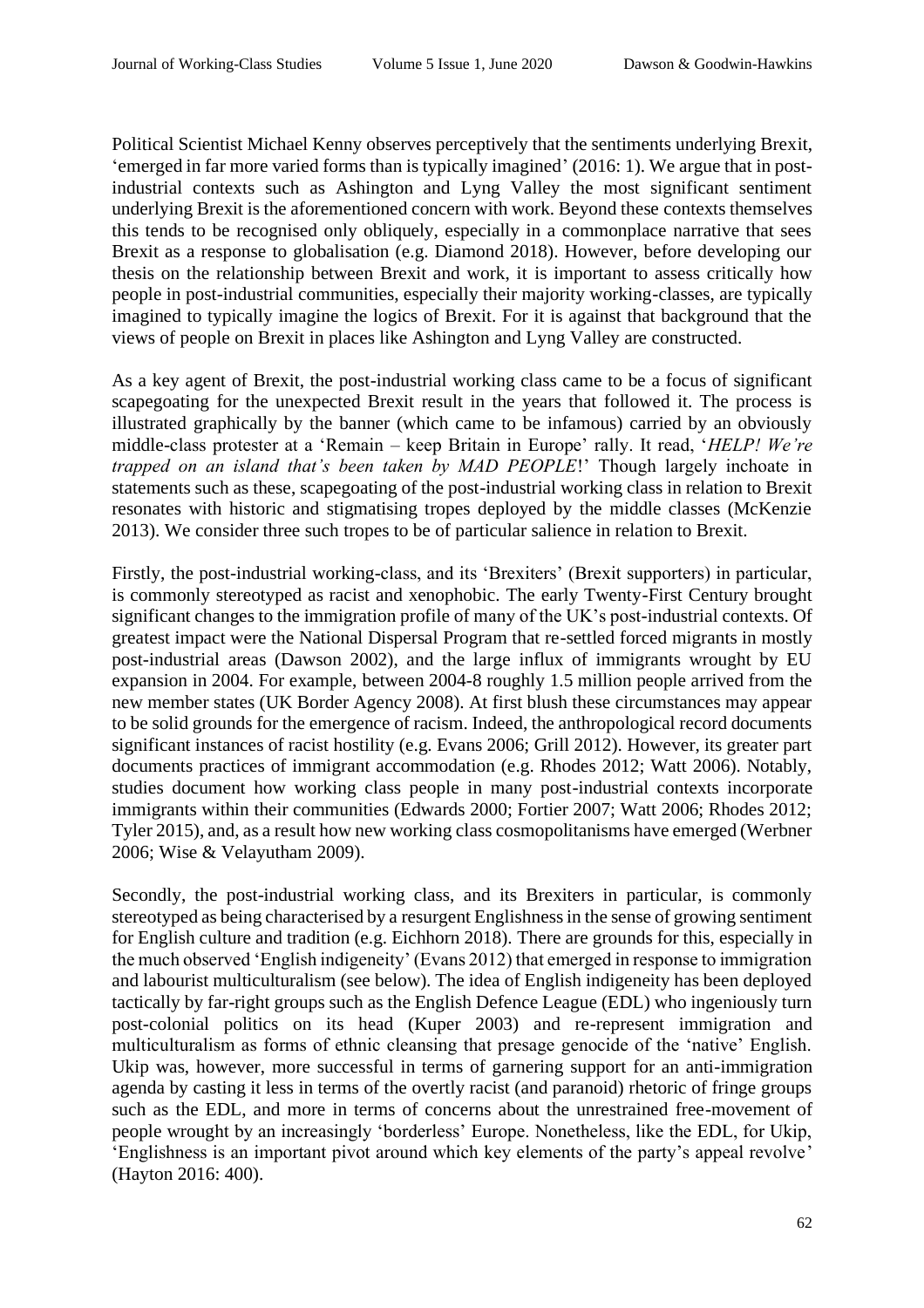Having said all this, as several observers have pointed out (e.g. Kenny 2016), resurgent Englishness is a much-exaggerated phenomenon based on a series of inappropriate assumptions. For example, Englishness is not an inevitable dialectical outcome of either the presence of a greater number of non-English people or resurgent Welsh and, particularly Scottish nationalisms. Likewise, Ukip's and the Vote Leave campaign's widespread use of symbols of English culture and tradition should not be confused, as it so often is, with an attachment to said culture and tradition by the ordinary people who supported them (Kenny 2016). To illustrate, way back in 1996 flying that most emblematic symbol of Englishness, the flag of St. George became commonplace in the Northeast. The practice was propelled amongst other things<sup>4</sup> by the success of the England football team in the European football championships of that year. Crucially, the team's success was based largely on the extraordinary performance of Paul Gascoigne, a player from Tyne & Wear<sup>5</sup>, which is considered locally in places like Ashington to be England's 'cradle' of football. At the time one football-crazy Ashington informant of Dawson's explained the St. George flag flying above his pigeon 'cree' thus: 'That's all about Geordie pride bonny lad,' i.e. not England. Twenty-two years later the England team of 2018 surpassed the exploits of their 1996 counterparts, this time making it to the World Cup semi-finals, and again largely on the back of outstanding performances by Tyne & Wear born men – goalkeeper Jordan Pickford and captain Jordan Henderson. This time, in the midst of the Brexit crisis the same informant was even more careful to leave no room for misunderstanding. Speaking of his now tattered St. George flag he stated: 'I am all for Brexit. But that […pointing at the flag] has got nowt to do with it. England's for them fucking Cockneys<sup>6</sup>. My flag's all about Geordie pride bonny lad.' It would seem that regional (and especially their material) manifestations of Englishness can, and often are, oxymoronically anti-English in certain respects.

Thirdly, the post-industrial working class, and its Brexiters in particular, is commonly stereotyped as being characterised as hanging on to misplaced senses of entitlement, both in terms of livelihood and polity. Key symbols of this are, respectively, the welfarism and corporatism (in which unions were partners with government and industry in policy-making and power more generally) of the post-World War II era, an era in which Labour – the party of the working-class - was viewed widely as the 'natural party of government'. The most apocryphal and commonplace illustration of this alleged sense of political entitlement is the 'demarcation dispute', where, it is claimed, for example, it took three men to bring light – one to erect the ladder, one to fit the bulb, and one to flick the switch – and three unions to ensure that no one worker usurped another's role. In fact, and as many of our working class informants testify, those days are widely viewed as having long gone, if even they existed. They are acutely aware of livelihood disenfranchisement wrought by the roll back of the welfare state and new and precarious neoliberal employment practices, and the representation of many of 'their own' as contemporary folk devils (Cohen 1972) - 'welfare scroungers' and the like. Likewise, they are acutely aware of their political disenfranchisement (see also Bottero 2009; Rhodes 2011; Rhodes 2012; Edwards et al. 2012; Evans 2012; Smith 2012). That process was instigated and cultivated through nineteen years of neoliberal Conservative government following the election of the Thatcher administration in 1979. Its effects included, crucially the weakening of unionism, the symbolic centrepiece of which was the defeat of the National Union of

<sup>4</sup> Such as 'Cool Britannia', a period of increased pride in the UK, and especially English culture that was inspired largely by pop culture and the success of bands such as Blur and Oasis.

<sup>&</sup>lt;sup>5</sup> A metropolitan county in the north east of England around the mouths of the rivers Tyne and Wear.

<sup>&</sup>lt;sup>6</sup> A term generally used to refer to people from London's East End, though commonly used by many northern people to refer pejoratively to all people from southern England.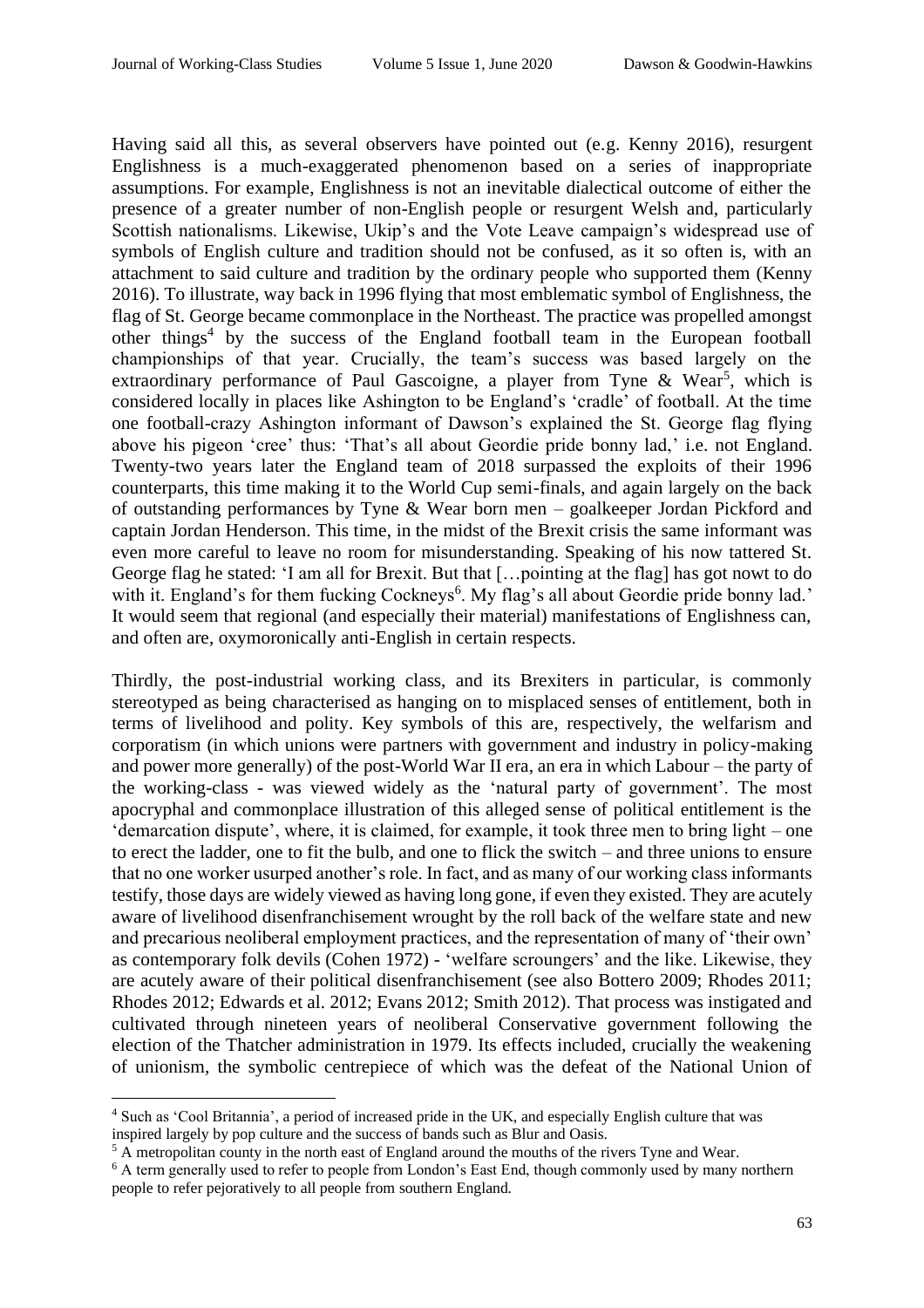Mineworkers in its year-long strike of 1984-85. However, arguably, the most significant moment in working-class political disenfranchisement was, paradoxically, the Labour Party victory of 1997. The party rebranded itself as 'New Labour'. 'New' referred, in part to the party's 'Third Way' politics. In essence, and in what turned out to be a successful attempt to capture the electoral centre-ground, the Third Way's core injunction was prosperity through merit rather than class entitlement. Simultaneously, and in the context of a country that was becoming increasingly ethnically diverse through immigration, New Labour also very explicitly embraced multiculturalism. In short, New Labour abandoned 'Old Labour's' historic partisanship for the, predominantly white, industrial working class.

The veracity of each of these tropes – of working class racism, Englishness and entitlement – is clearly questionable. Nonetheless, we observe, in the Brexit milieu they were re-animated and undergirded by another historic and, in its case, master trope – of what has been described elsewhere as 'povertyism' (e.g. Shildrick et al 2012), whereby the working-class is presented as lacking the requisite knowledge to be able to act in its own interest. In terms of this master trope the working class vote for Brexit was, as one middle class resident of Lyng Valley put it, a 'wrong vote based on wrong knowing'.

On matters of immigration, the views of Lyng Valley informant Jos Blackshaw are typical. Jos was born and raised in Lyng Valley, but spent his working life in a Northern city, climbing the corporate ladder. A recent conversation with a former schoolfriend, who had stayed on in the area, turned to Brexit. Jos had voted to remain; his friend revealed that she had voted to leave. Jos scathingly recounted:

Half her problem is that she just doesn't like to see brown faces. That's the immigration they're on about, this lot who say they want curbs on immigration. Well, it only shows how little they know about the EU, because that's not the immigration coming out is going to stop. … She said to me, oh, see, you know about these things because of your education. Please! She wants to educate herself, and I told her that. It's complete – excuse me  $-\textit{cluelessness}$ , and all this mithering<sup>7</sup> about some lost golden age that never actually happened … it's people like that who've landed us now in a right mess.

Jos characterises a racist working class that voted to leave because, ignorantly and counterinstrumentally (at least in terms of the stereotype of working class racism) its members thought that would prevent the immigration of black people when, in fact, the main effect would be to halt the immigration of, largely white Europeans. On matters of entitlement and disenfranchisement the views of former Ashington school headmaster John Wise are illustrative and typical too. John devotes much of life in retirement to the 'good work' of dispensing nourishment to the poor from one of the town's several food banks. His bewilderment at the Brexit sympathies of many of his clients knows no boundaries:

Half the folk around here need caring for. They cannot fend for themselves, and they cannot even think straight. Half of them are still saying, 'It'll be alright when Brexit happens'. They can't see that it'll be so much worse. See […pointing to his copy of The Guardian], even according to the modest estimates of the Civil Service over fifteen years GDP will contract by at least 3.9%. In the case of a no deal Brexit it'll be 9.3% (HM Government 2018). 9.3%! Do you hear that? Do they know what that means? It's devastation. And,

<sup>&</sup>lt;sup>7</sup> Fussing or moaning.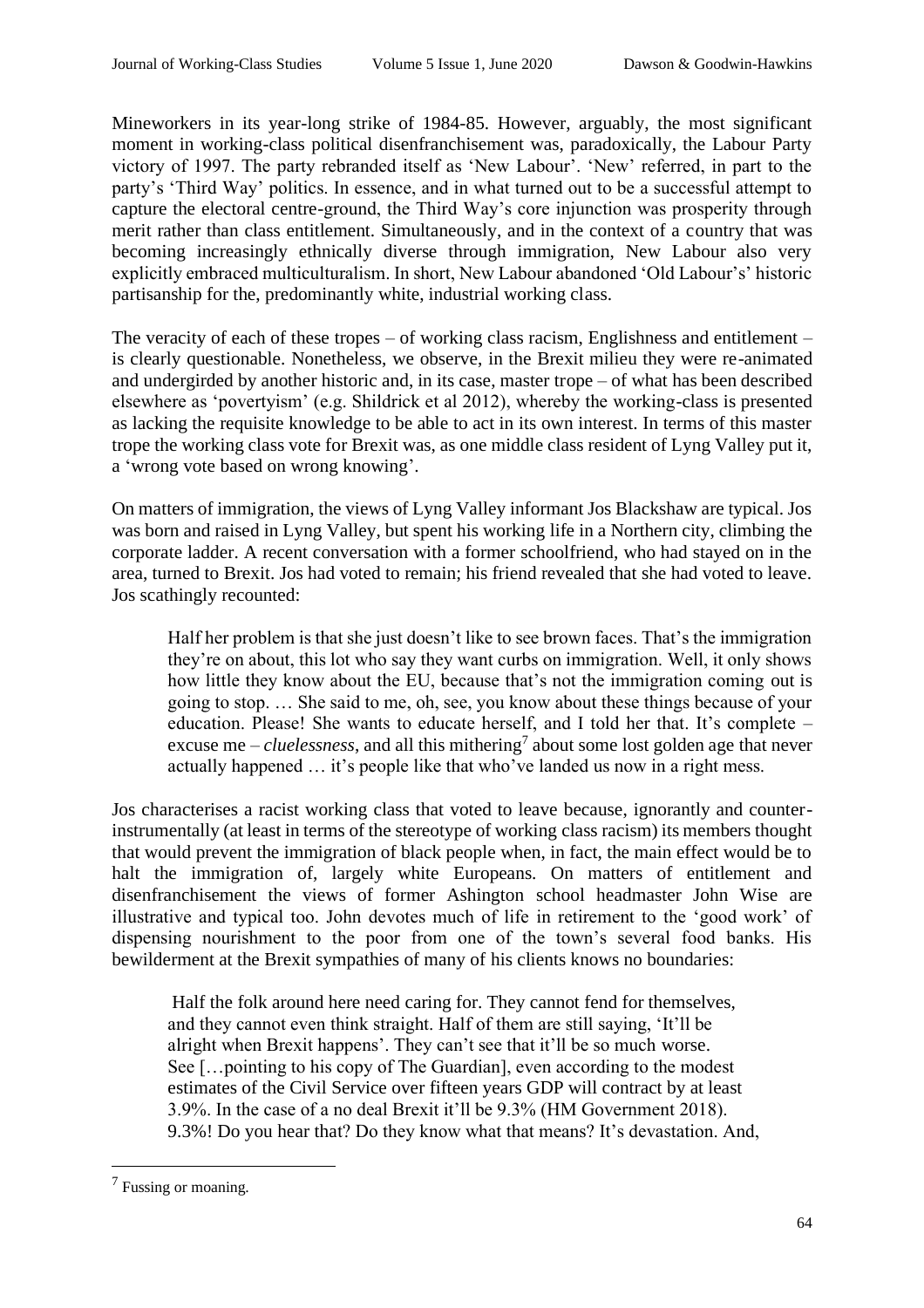as it says here, the poorer you are the greater the negative effect (Ipsos MORI 2016).

And, John went on:

What they don't see is that with Brexit they're swapping Europe for Trump. Give me Europe any day of the week, but this lot need[s] it even more than the likes of me. Without the protections of the EU they can look forward to the end of welfare, the free market running riot and the end of all the economic benefits that being in Europe gives them. For goodness sake, many of them don't even see the irony. There's a great big plaque on the door of the place where they collect their free lunches. It says, 'provided by European Union funds'. Really. They're cutting their noses to spite their faces. God bless the misguided.

During the referendum the most effective campaigning slogan was undoubtedly the Brexiteers' (campaigners for Brexit) 'Taking Back Control'. It seemed to speak to issues of sovereignty, of re-controlling the borders in order to halt immigration and the demise of Englishness, and replacing increasingly Europeanised institutions in order to reverse processes of disenfranchisement. Reflecting the master trope of ignorance and inability to act in one's own interest, views such as those articulated above present, instead working-class Brexiters as a people who, as John Wise went on to put it succinctly, 'aren't taking back control. They're giving it away.'

The trope of ignorance and inability to act in one's own interest  $-$  of 'cluelessness', of being 'misguided', and of needing 'caring for' – articulated by many middle class people was commonplace too within Remain-supporting media and several political parties, especially The Liberal Democratic Party. In continuing to campaign for Remain it gave scant respect for the Brexit majority and, indeed, dismissed it with confrontational slogans: most infamously 'Bollocks to Brexit'. And, perhaps it paid the price for this when it failed miserably in the General Election of 2019, when even its own leader was not re-elected. The sense of entitlement to do this, and, indeed, the trope of the working class' ignorance and inability to act in its own interest generally may, we would argue, come from a deep English tradition of upper and middle class paternalism (Thompson 1978). Importantly however, contemporary paternalism in the context of Brexit may be counterproductive. As E. P. Thompson observed long ago, paternalism serves to heighten class tensions and polarise classes in relation to issues that they may otherwise agree upon, were it not for the offensive and patronising articulation of that paternalism (1978). Perhaps this is one reason why, in the face of damning assessments of its likely impacts, support for Brexit amongst working class people remained remarkably resolute (YouGov 2019). Furthermore, contemporary paternalism in the context of Brexit is certainly hypocritical. As Gary Younge points out, voting against one's apparent self-interest, as large sections of the liberal middle classes frequently do by selecting (usually out of good conscience) high taxing governments that will erode their incomes more than others, is not solely the preserve of the working class (2019). Given this, and in the classic anthropological tradition (Evans-Pritchard 1976 [1937]) our task ought to be, then not to patronise and critique but, instead to uncover the logics operated by members of the post-industrial working class in voting for Brexit in the context of their knowing that in many ways it may cut against many of their interests. In other words, our task ought to be to understand why, as one man from Crewe – the now run down centre for maintenance of Britain's locomotives (that most iconic form of transport in the industrial era) – described Brexit, 'it is terrible, but I still want it' (Pidd 2019).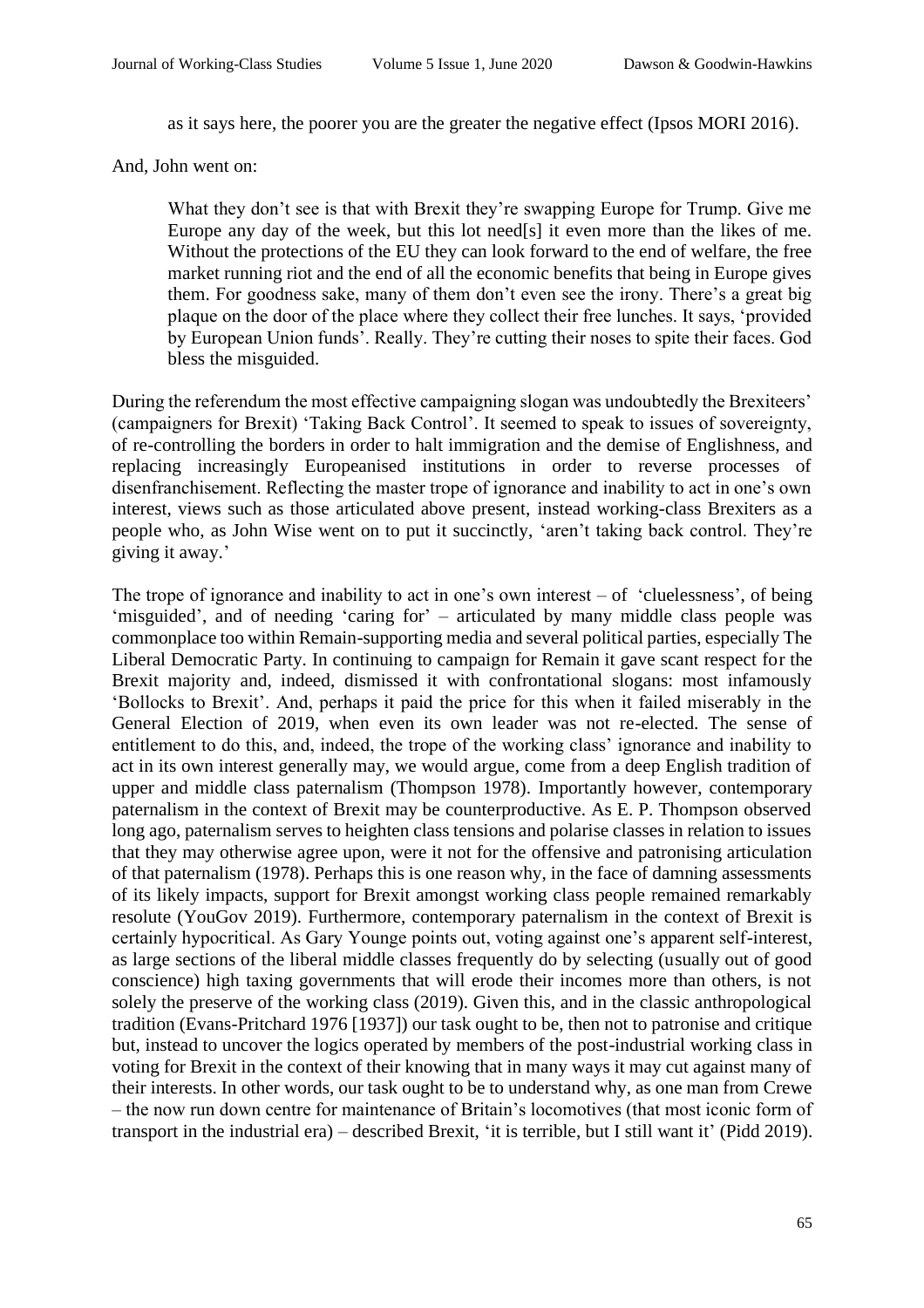In her study of a former coal-mining town in South Yorkshire Catherine Thorleiffson highlights as both typical and key in terms of explaining support for Brexit the comments of an informant (2016). He states, 'people don't realize that in our community, mining was *all* they (sic) ever known and done' (2016: 560). Thorleiffson sees in such statements an expression of helplessness and, thereby, Brexit as a protest vote. In contrast, we see the expression of a kind of hope, specifically that Brexit may afford a future of *work,* the very thing that brought the formerly industrial places where these people live into being and, thus, the very thing that, as mining and milling people imply and, as we state, continues to define who they are today. Such hope may be misguided, but it is certainly not, *à la* the povertyist trope based on a lack of knowing. Indeed, commonly articulated work-related logics for Brexit are often complex and, dare we say it in the face of the povertyist trope, remarkably sophisticated. These logics also often confound other key stereotypes of the Brexit voting post-industrial working class. By way of illustration we offer two here.

Firstly, in the context of matters of disenfranchisement the meaningfulness of the Brexit maxim 'Taking Back Control' was, we observe, rarely a nostalgia for lost welfare or corporatism. Rather, it was an expression of hope that Brexit might presage an escape from EU adherence to international conventions – such as the Kyoto Protocols – and the free trade Eurozone that appear to stand in the way of the reinvigoration of, especially extractive, industries and, hence work.

Secondly, in the context of immigration the meaningfulness of the Brexit maxim 'Taking Back Control' was, we observe, rarely an expression of racism. Access to an international labour force that EU membership affords is, quite reasonably seen as having militated against local people's ability to find work now. Furthermore, and congruent with the logics of 'Austerity'<sup>8</sup>, it is seen as undergirding cut-backs in training, retraining and the development of local human capital more generally, such that the inability of many local people to find work now will continue into the future. As one informant explained to Dawson his apparently paradoxical support for the immigration controls promised by Brexit whilst bestowing the virtues of his Polish neighbours: 'there's nothing hard to understand about it. It's just a case of hating immigration and loving immigrants (2018b: 7).'

### **Conclusion**

This comparative ethnography of post-industrial northern England began by outlining the impacts, historically of industry on sociality, culture and affect, and how these differ according to particular kinds of industry. In particular, we highlighted individualism in milling and solidarism in mining. Then, we took issue with a common assumption, especially within anthropological literature: that de-industrialisation disrupted industrial socialities, cultures and affects to such an extent that the communities upon which they were founded are now 'lost'.

In contrast, we illustrate ethnographically the continuity of industry's presences, especially at the level of affect, and how these affective presences, or 'industrial afterlives' continue to frame social action and community. Drawing on the seminal work of Ferdinand Tönnies, we describe this as 'post-industrial industrial *gemeinschaft*', a grouping of people based on mutual bonds and *feelings* of togetherness that, in this case were engendered by industry and are reinforced

 $8$  The reduction of government budget deficits through spending cuts and/or tax increases.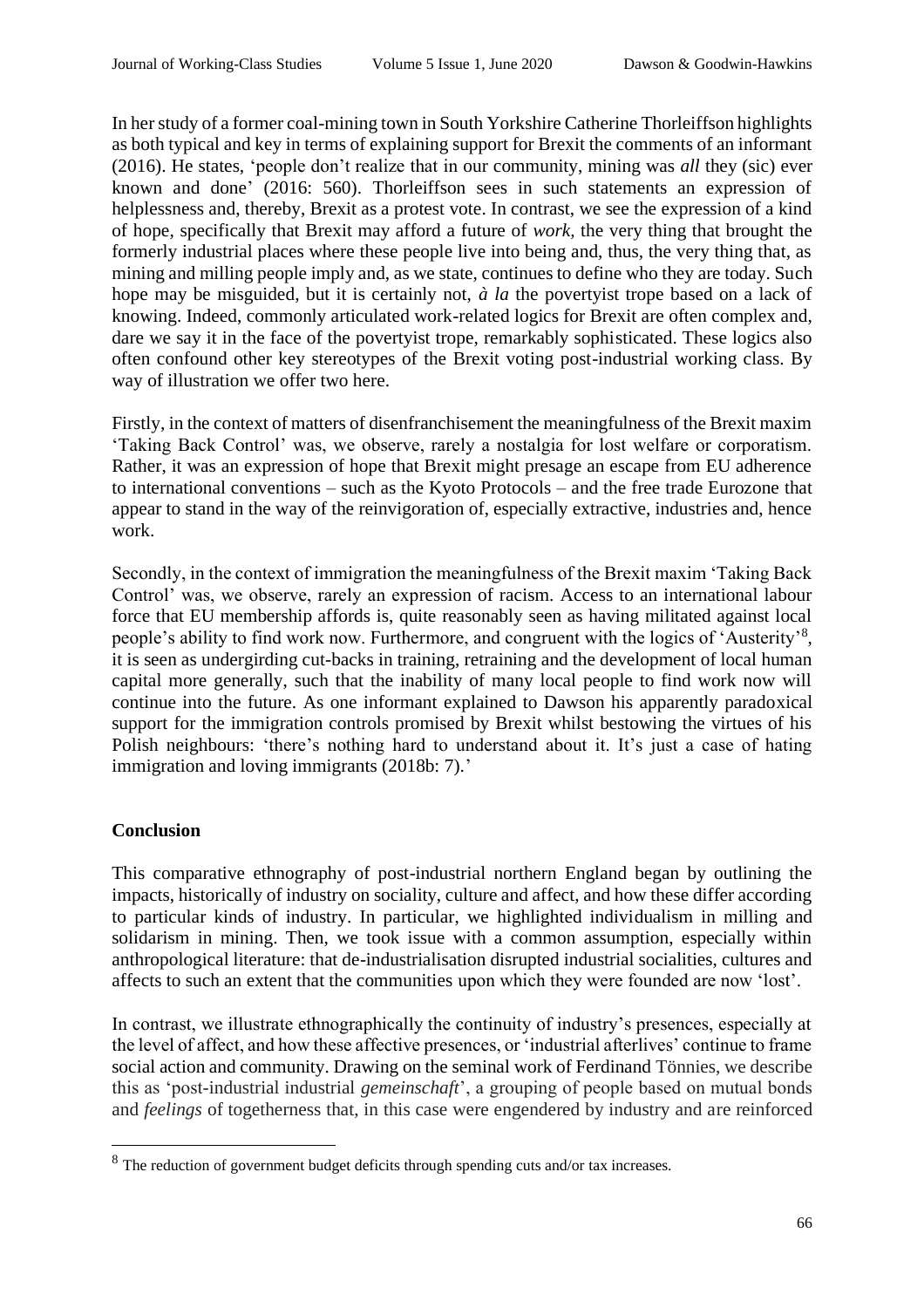rather than dissipated by the very absence of industry. The core of those bonds in towns like Lyng Valley and Ashington, which came into being because of industry is, inevitably work. Indeed, we demonstrate, concern about work transcends even deep political schisms between attachment to neoliberal-like and labourist ideologies that have emerged, in part from the contrasting individuated and collectivised forms of production and work in these contexts.

In the tone set by influential cultural theorist Lauren Berlant (2007), contemporary work on post-industrial affect tends to theorise de-industrialisation alongside industry's continued affective presences generating such social groups in ways that are, however characterised by senses and experiences of hopelessness. Where once Marxian theorists spoke of the mutuality of the oppressed (Dawson 1998), affect theorists tend to depict a mutuality of the postindustrial depressed. This elides with some of our observations, but not all of them! And, it is in this sense too that we see particular value in the notion *gemeinschaft*. As we have stated, for Tönnies the mutual bonds and feelings that are the essence of *gemeinschaft* can only be sustained if their very sustenance is felt to be a specific goal of the group.

Moments of such goal-orientation are just that, momentary. We have argued that Brexit was one such crucial moment. Its central slogan 'Taking Back Control' was, to adopt the anthropological parlance, multivocal (Cohen 1985). Yes, for some working class people no doubt, it spoke of Brexit addressing their racist sentiments, English patriotism and senses of entitlement. However, we demonstrate, through reference to both ethnographic and secondary material, these dispositions do not apply to many other working class people in England's northern post-industrial hinterlands. They are, more often than not manifestations of deepseated middle class stereotypes about the working class that came to the surface in the political cauldron of Brexit. For the members of the post-industrial working class to whom we refer Brexit brought another kind of hope – for , if not quite a 'future perfect' (Shoshan 2012: 337) then, at least, a future possible in which reality might be able to realign with people's 'affective urges' (Berlant 2007: 278-9) that were borne of industry. In short, in Brexit the post-industrial working class saw, above all, a glimmer of hope for a world of work and, hence a return to senses of normality and their reason for being.

### **Author Bios**

**Andrew Dawson** is Professor and Chair of Anthropology in the School of Social & Political Sciences, University of Melbourne. A native of the coal-mining region of north east England, he has researched and written about post-industrialism in that area for many years, alongside his other main work which is on Bosnia & Herzegovina and human mobilities. Andrew's books include *Ageing and Change in Pit Villages of North East England*, and in 2017 he won the Australian Anthropological Best Article Prize for, 'Driven to sanity: An ethnographic critique of the senses in automobilities'. Andrew is a regular media commentator, especially on matters of politics and the British working class in television, radio and newspaper outlets for organisations including the ABC, Al Jazeera and The Conversation.

**Bryonny Goodwin-Hawkins** is an interdisciplinary researcher in rural and regional studies. Her work explores the long-term socio-spatial consequences of the industrial revolution, and the role of afterlives in structuring imagined futures. She is an affiliate of the Wales Institute of Social and Economic Research and Data (WISERD) and currently contributes to the Horizon 2020 projects IMAJINE and ROBUST.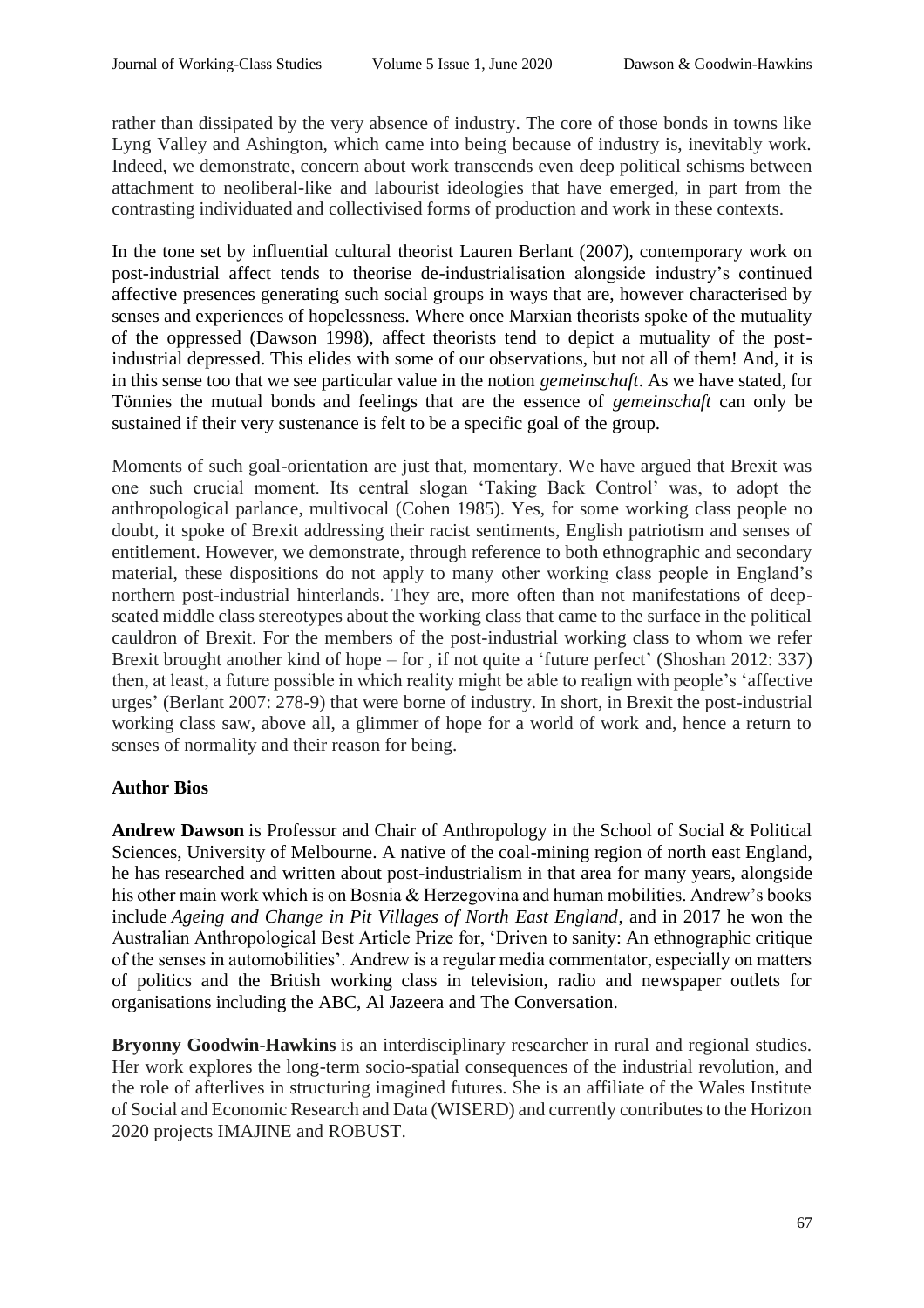## **Bibliography**

- Berlant, L. 2007 'Nearly utopian, nearly normal: post-Fordist affect in La Promesse and Rosetta', *Public Culture*, vol. 19, no. 2, pp. 273-301.
- Bottero, W. 2009, 'Class in the 21<sup>st</sup> century', in Who Cares About the White Working Class? K. P. Sveinson (ed.), Runnymeade, London, pp. 7-14.
- Charles, N. & Davies, C. A. 2005 'Studying the particular, illuminating the general: community studies and community in Wales', *Sociological Review,* vol. 53, no. 4, pp. 672-690.
- Cohen, A. P. 1985 *The symbolic construction of community,* Ellis Horwood Ltd. and Tavistock Publications Ltd., London.
- Cohen, S. 1972 *Folk devils and moral panics: the creation of mods and rockers,* MacGibbon and Kee, London.
- Dawson, A. 1998, 'The dislocation of identity: contestations of 'home community' in northern England', in Migrants of Identity: Perceptions of Home in a World of Movement, N. J. Rapport*,* N. J. & A. Dawson (eds.), Berg, Oxford and New York, pp. 61-82
- Dawson, A. 2002, 'The problem with asylum-seeker dispersal', *Benefits,* vol. 10, no. 1, pp. 9- 14.
- Dawson, A. 2010, *Ageing and change in pit villages of north east England,* University of Melbourne Custom Book Centre, Melbourne.
- Dawson, A. 2017, 'Why British Labour voters stayed true to their roots', *Pursuit, viewed 10 August 2019,* [<https://pursuit.unimelb.edu.au/articles/why-british-labour-voters](https://pursuit.unimelb.edu.au/articles/why-british-labour-voters-stayed-true-to-their-roots)[stayed-true-to-their-roots>](https://pursuit.unimelb.edu.au/articles/why-british-labour-voters-stayed-true-to-their-roots).
- Dawson, A. 2018a 'Ageing and dying radically', *Anthropology in Action: Journal for Applied Anthropology in Policy and Practice, vol.* 26, no. 3, pp. 23-33.
- Dawson, A. 2018b, 'Hating immigration and loving immigrants: nationalism, electoral politics, and the post-industrial white working-class in Britain,' *Anthropological Notebooks,*vol. 24, no. 1, pp. 5-21
- Dawson, A. & Goodwin-Hawkins, B. 2018, 'Post-Fordist death: a comparative ethnographic analysis of milling and mining in Northern England', *Death Studies,* vol. 42, no. 5, pp.282-289.
- Degnan, C. 2012, *Ageing selves and every-day life in the north of England: years in the making,* Manchester University Press, Manchester.
- Dennis, N., Henriques, F. & Slaughter, C. 1956, *Coal is our life: analysis of a Yorkshire mining community,* Eyre and Spottiswoode, London.
- Diamond, P. (ed.) 2018 *The crisis of globalisation: democracy, capitalism and inequality in the twenty-first century,* Bloomsbury, Oxford.
- Edwards, J. 2000, *Born and bred: idioms of kinship and new reproductive technologies in England,* Oxford University Press, Oxford.
- Edwards, J. 2012, 'Ancestors, class, and contingency', *Focaal – Journal of Global and Historical Anthropology,* vol. 62, no. 1, pp. 70–80.
- Edwards, J., Evans, G. & Smith, K. 2012, Introduction: The middle-classification of Britain, *Focaal – Journal of Global and Historical Anthropology,* vol. 62, pp. 3-16.
- Eichhorn, J. 2018, 'Identification with Englishness is the best clue to understanding support for Brexit', *British Politics and Policy: The London School of Economics and Political Science, viewed 20 August 2019, [<https://blogs.lse.ac.uk/politicsandpolicy/the-black](about:blank)*[box-of-brexit-identification-with-englishness-is-the-best-clue/>](about:blank).

Evans, G. 2006, 'Learning, violence and the social structure of value', *Social Anthropology,*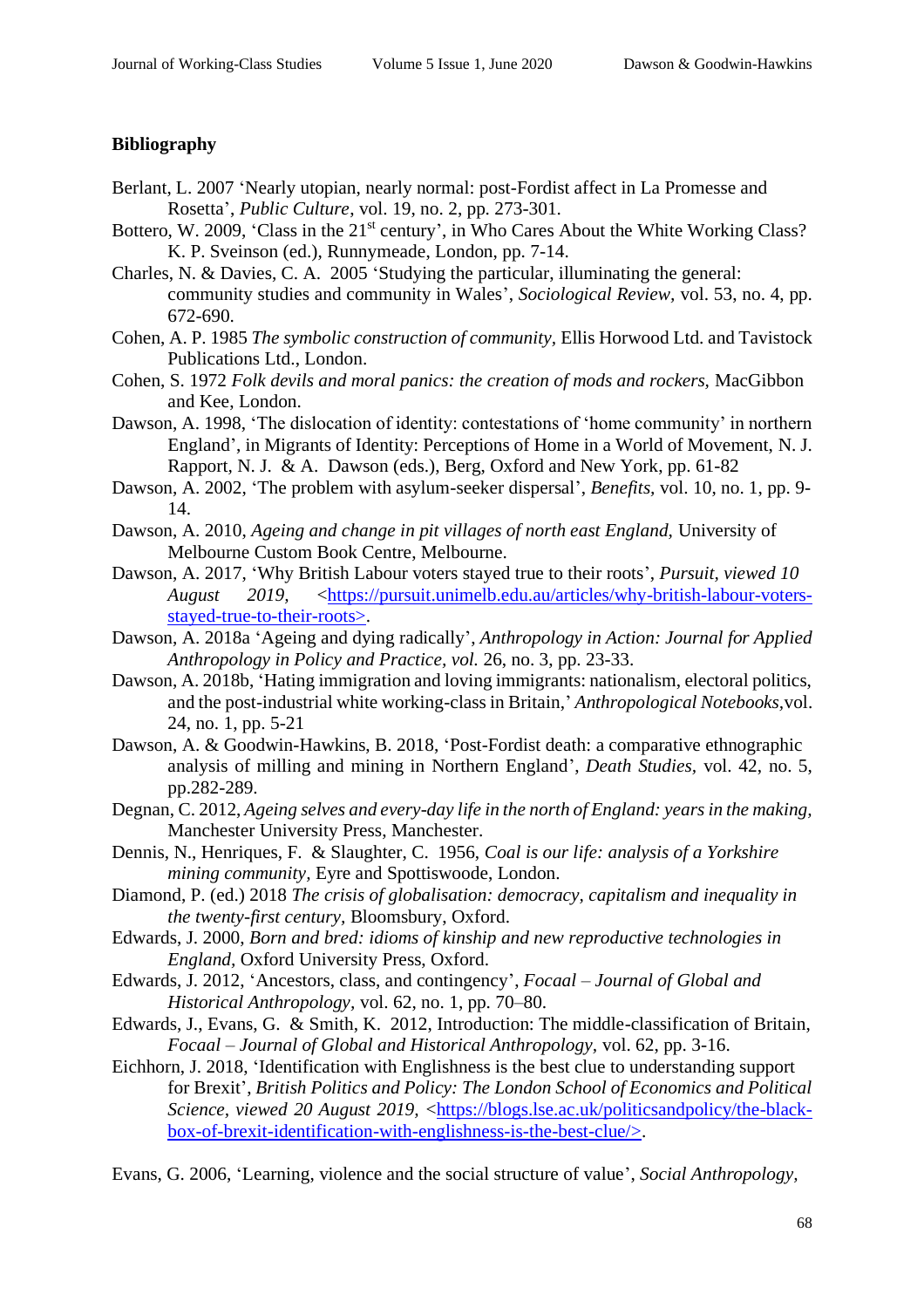vol. 14, no. 2, pp. 247-259.

- Evans, G. 2012, 'The Aboriginal people of England': the culture of class politics in contemporary Britain, *Focaal – Journal of Global and Historical Anthropology* vol. 62, pp. 17-29.
- Evans Pritchard, E. E. 1976 (1937), *Witchcraft, oracles and magic* a*mong the Azande, Clarendon Press,* Oxford.
- Gellner, E. 1964, 'Nationalism and modernization', in *Thought and Change*, Chicago University Press, Chicago.
- Grandin, G. 2009, *Fordlandia: the rise and fall of Henry Ford's forgotten jungle city,* Metropolitan Books, New York.
- Goodwin-Hawkins, B. & Dawson, A. 2018 'Old age and industrial moralities in postindustrial Northern England', *The Australian Journal of Anthropology*, vol. 29, no. 2, pp. 222- 236.
- Gramsci, A. 1997 *Selections from the prison notebooks,* trans. Hoare, O. & Smith, G.N., International Publishers,, New York.
- Grill, J. 2012 'It's building up to something and it won't be nice when it erupts': the making of Roma/Gypsy migrants in post-industrial Scotland, *Focaal – Journal of Global and Historical Anthropology,* vol. 62, no. 1, pp. 42-54.
- Hart, E. 1987, *Paintresses and potters: work, Skill and social relations in a pottery factory in Stoke-on-Trent, 1981-1984,* unpublished PhD dissertation, University of London.
- Hayton, R. 2016, The UK Independence Party and the politics of Englishness', *Political Studies Review*, vol. 14, no. 3, pp. 400-410.
- HM Government 2018 *EU Exit: Long Term Economic Analysis,* Crown Copyright, London, viewed 1 May 2019, [<www.gov.uk/goerbment/publications>](about:blank).
- Ipsos MORI 2016, *How Britain voted in the 2016 EU referendum*, viewed 1 May 2019, [<https://www.ipsos.com/ipsos-mori/en-uk/how-britain-voted-2016-eu-referendum>](about:blank).
- Kalb, D. 2011 Introduction in Headlines of nations, subtexts of class: working-class populism and the return of the repressed in neoliberal Europe, eds. Kalb*,* D. & Halmai, G., pp. 1-36, Berghahn, New York.
- Kenny, M. 2016, 'The idea that English nationalism has powered support for Brexit is unduly simplistic and requires re-examination', *British Politics and Society: The London School of Economics*, viewed 26 August 2019, [<https://blogs.lse.ac.uk/politicsandpolicy/the-idea-that-english-nationalism-has](about:blank)[powered-support-for-brexit-is-unduly-simplistic-and-requires-re-examination/>](about:blank).
- Kuper, A. 2003, 'The return of the native', *Current Anthropology,* vol. 44, no. 3, pp. 389-402.
- Leddy-Owen, C. 2014, 'Reimagining Englishness: 'race', class, progressive English identities and disrupted English communities', The *Sociological Review,* vol. 53, no. 4, pp. 109- 28.
- Lewis, C. 2016, ''Regenerating community'? urban change and narratives of the past', *The Sociological Review*, vol 64, no. 4, pp. 912-928.
- McKenzie, L. 2013, 'Narratives from a Nottingham council estate: a story of white working class mothers with mixed race children', *Ethnic and Racial Studies*, vol. 36, no. 8, pp. 1345-1358.
- Muehlebach, A. & Shoshan, N. 2012 'Post-Fordist affect: introduction, *Anthropological Quarterly* vol. 85, no. 2, pp. 317-343.
- Muehlebach, A. 2017 'The body of solidarity: heritage, memory, and materiality in postindustrial Italy', *Comparative Studies in Society and History*, vol. 59, no. 1, pp. 96-126.
- Pahl, R 2005, 'Are all communities in the mind?' *Sociological Review,* vol. 53, no. 4, pp. 587- 602.